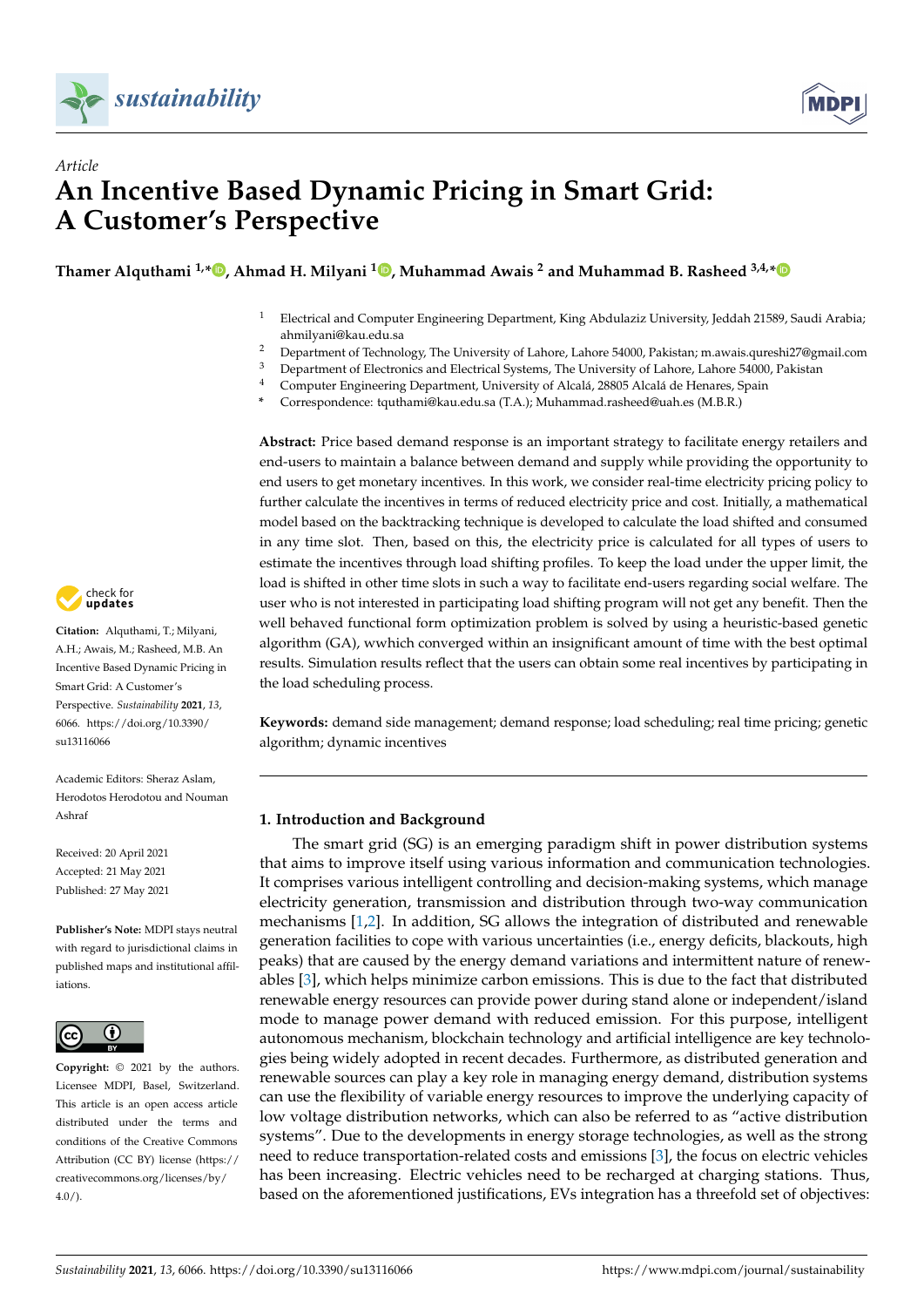(i) it can be used for transportation purposes replacing the traditional vehicles due to a large amount of carbon emissions and abrupt fluctuations in fuel prices; (ii) EVs can also be used for the transmission of electricity; (iii) the integration of EVs can help with alleviating the high and rebound peaks majorly caused by high energy extracted during low pricing hours.

Recent advancement in communication and control technologies has envisioned the DR programs as an important tool for load management and scheduling. In [\[4\]](#page-14-3), the authors used an opportunistic load scheduling technique, which is based on optimal stopping theory. Each load is assigned a time factor to decide its priority and then threshold criteria is calculated to find optimal time slot for each individual load. As it is a pure threshold policy. Therefore, this policy would be unfavorable when energy consumption and market spot pricing trends are dynamic. A similar work is proposed [\[5\]](#page-14-4) to schedule residential loads in conjunction with on-site renewable energy and storage system. A mixed integer linear programming algorithm is used to solve cost minimization and comfort maximization problems. A slightly different work is presented [\[6\]](#page-14-5) for real-time pricing demand response with fault-tolerant and flexible user enrolment to predict dynamic pricing. This scheme is relatively efficient in terms of less computational overhead and transmission delay. In [\[7\]](#page-14-6), a two layered model for a hybrid energy system is proposed with a demand biding strategy. Before scheduling the load, a demand bidding based on Nash equilibrium theory is used to find the optimal pricing involving different stakeholder. Then, a coordinated multiagent framework is used to ensure the stability of this system with an event triggered mechanism. The work presented in [\[8\]](#page-14-7) is devoted to modeling a locational marginal pricing based demand response using a monotonously decreasing linear function. In [\[9\]](#page-14-8), a price based demand response program to schedule the residential load is presented and solved by using a decision support system. The load is first predicted and then scheduled based on market price to minimize overall cost. A novel pricing scheme considering residential demand response, renewable energy and power losses is presented for peak load alleviation [\[10\]](#page-15-0). All the generation and demand facilities actively collaborate in a distributed manner to find the best optimal price without affecting their objectives., where demand response DR allows the potential users to shift their consumption level or curtail some portion of the load in response to time-varying dynamic pricing such as time of use (TOU), real-time pricing (RTP), day-ahead pricing (DAP), and critical peak pricing (CPP) [\[11\]](#page-15-1). In [\[12\]](#page-15-2), a multiagent based strategy to integrate the flexibility potential of industrial and residential demand is presented. A particular focus is on considering the cement and metal smelting industry, where residential and industrial demand is fulfilled through renewable and grid energy sources, respectively. In [\[13\]](#page-15-3), a multiagent based load scheduling scheme is proposed, which utilizes optimal stopping theory to obtain the optimal scheduling instants. To optimally utilize the grid and renewable energy resources, a heuristic algorithm is used to solve the load scheduling problem [\[14\]](#page-15-4). Furthermore, to maximize user comfort in terms of scheduling delay, the load is modeled to prioritize comfort over cost and vice versa. To model the electricity prices, the authors first used a data mining approach to find the load consumption patterns from historical data using density based clustering with noise [\[15\]](#page-15-5). Then, a mixed integer nonlinear programming technique is applied to find electricity prices over the given time slots. To analyze the performance of this model, the online network enabled optimization system (NEOS) is used. The work presented in [\[16\]](#page-15-6) is devoted to analyzing the advantages and disadvantages of active demand response programs in relation to residential load management. This work also analyzed the features of the energy system and highlights the key issues of decentralized energy resources. To reduce the peak load demand, the work presented in [\[17\]](#page-15-7) is devoted to modeling the load and heating ventilation air-conditioning, particularly using demand response. In response to electricity prices and energy demand requirements, the dynamic demand response controller (DDRC) adjusts the control set points after every 15 min and shifts the load in case demand exceeds the predefined threshold. The proposed model is designed in the MATLAB/SIMULINK environment which is connected with the EnergyPlus model via a building control virtual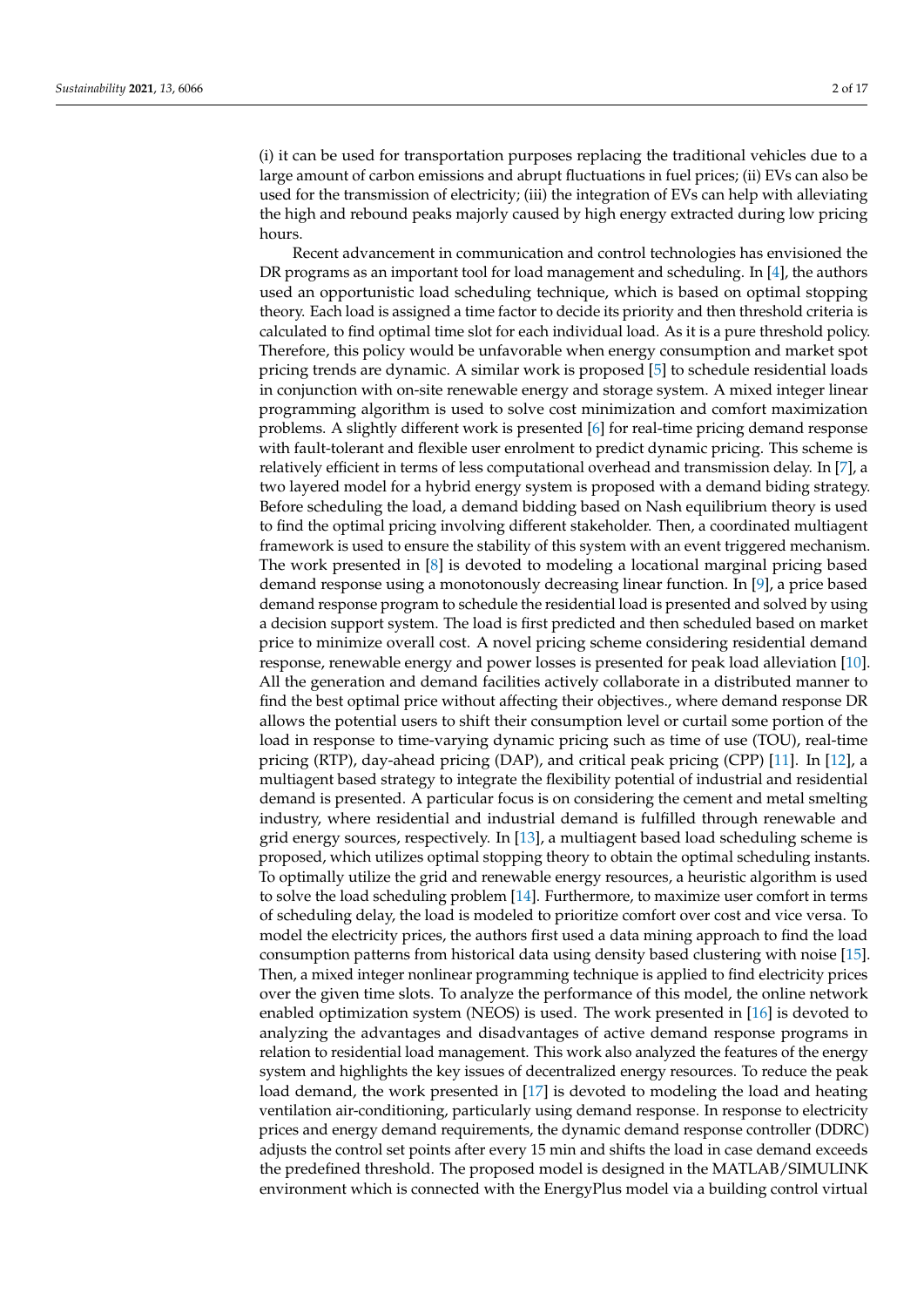test-bed. In [\[18\]](#page-15-8), the authors proposed a renewable energy buying back scheme with a dynamic pricing strategy for energy efficiency in the smart grid. Here, the dynamic pricing is formulated as a convex optimization duel problem and a day-ahead tune dependent pricing in a distributed manner is proposed to ensure user privacy. This work is designed in such a way to provide the benefits to users and utility, dynamically. This is to note that the benefits offered by the DR program should not be underestimated due to their great impact on power system reliability and stability through its load management and optimization. However, the discussed benefits could be undermined due to the negligible impact of small power consumption loads on power system stability. Additionally, another drawback associated with the improper implementation of DR programs is the restriction of some high power rating loads being non-shiftable or non-interruptible [\[13\]](#page-15-3). On the other hand, EVs are becoming one of the potential candidates both in household and charging lots that draw a large amount of electric power, causing serious concerns from energy management perspectives [\[16\]](#page-15-6). There might be several reasons that exacerbate the utility's DR and create rebound peaks due to massive power that is drawn. Firstly, the aggregated charging loads of EVs can serve as a great resource of demand and capacity to obtain a noticeable impact on DR programs if there exists coordination among EV charging loads. Secondly, there should be greater flexibility on shifting and interruption offered by EV charging operators through the coordination with DR. This could manage EV charging load demand while fulfilling the key concerns of DR. These parameters are addressed and modeled in the work proposed in [\[19\]](#page-15-9).

# **2. Related Work**

Various price-based DR optimization techniques for optimally control residential loads have been reported in the literature. In [\[20\]](#page-15-10), a new architecture based on technical building systems is presented, which is suitable for nearly zero energy building. To achieve this objective, the active load profiles of all the participants are obtained and then a building demand response program is used to model and manage the load for peak alleviation and flatten the load profile. These include model-based optimization methods [\[21\]](#page-15-11), heuristic optimization techniques [\[22,](#page-15-12)[23\]](#page-15-13), where residential load is modeled with load classification [\[22\]](#page-15-12) and customer preferences [\[23\]](#page-15-13). A stochastic optimization algorithms taking into consideration the inherent uncertainties in appliance scheduling time and electricity pricing [\[24\]](#page-15-14). To handle these uncertainties, a stochastic technique involving energy consumption adaptation variable and load consumption patterns is used. In [\[25\]](#page-15-15), a probabilistic demand response program is proposed to model the load demand of residential sector. The main objective is to analyze the operational objectives used to balance the total cost. The stochastic optimization techniques provide the statistical results of the energy consumption of residential appliances. However, these algorithms are unable to guarantee an efficient DR policy from a day ahead perspective. On the other hand, model-based DR programs can guarantee the DR policy if the accurate load and patterns are available. However, a big challenge is how to get a correct estimate of the energy demand and usage patterns of residential loads. Because the energy consumption patterns cannot be fixed due to variable habits of energy consumers. In the third category, where home appliances are scheduled in response to dynamic prices using heuristic optimization methods. It is mentioned that optimal results in terms of cost and peak to average ratio reductions can be achieved with compromise on discomfort. Because, unlike electricity cost minimization, the comfort/social welfare maximization are two different objectives and cannot be achieved at the same time.

Moreover, the model-based DR schemes are developed based on simplified energy consumption models. In [\[26\]](#page-15-16), the energy consumption of a residential house is modelled using simplified conduction heat transfer equations. In [\[27\]](#page-15-17), the authors use a quasi-steady state approach for the estimation of a day-ahead electricity demand in the DR market. In [\[2\]](#page-14-1), the authors adopt a model predictive control strategy that employs the model of building dynamics based on a thermal resistance-capacitance network. A low voltage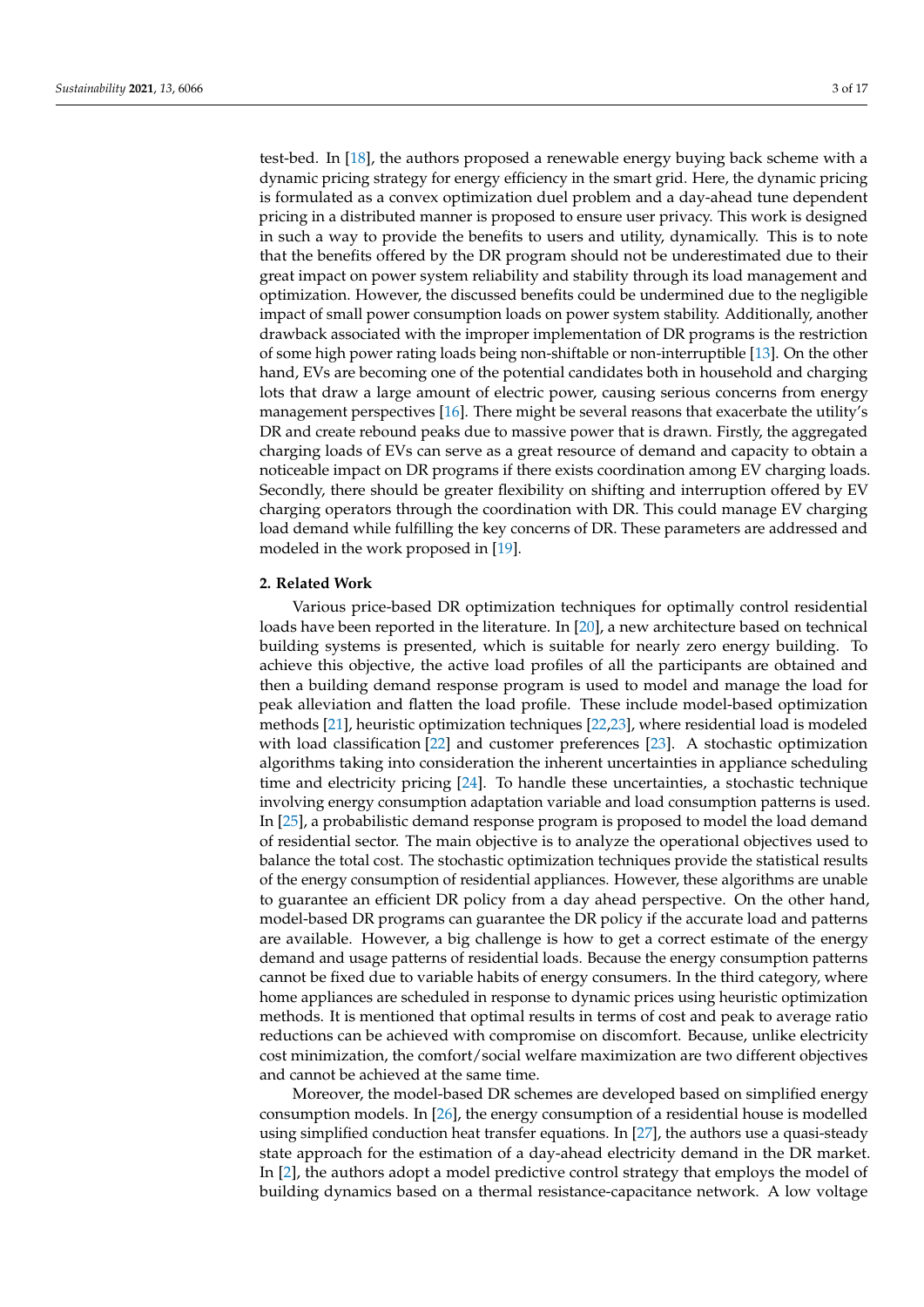residential load model based on price based DR has been proposed in [\[28\]](#page-15-18). In this work, high-resolution load models were developed by combing Monte Carlo Markov chain based bottom-up demand models, time-variant load model, shot water demand models and discrete state-space representation of thermal loads. Then, a price based DR program is modelled to control the working of all these loads in response to consumers. The model is useful for predicting the distributed impact of introducing dynamic pricing in the system. In [\[29\]](#page-15-19), the authors consider the problems of considering dynamic pricing in the network. They have used a Stackelberg game approach to model the interactions between endusers and electricity producers. Then, a comprehensive characterization of the tradeoffs between consumer surplus and net profit is obtained. They have also analyzed the effects of renewable energy integration and distributed storage in the system. It is concluded that all benefits go to energy retailers when the capacity of renewable energy is small. These are the main conditions where renewable energy systems are used. In another similar work, the authors consider the problem of variable pricing and load consumption, where a utility or energy retailer acts as an agent between retailer and consumers [\[30\]](#page-15-20), whereas variable pricing is somehow useful for the electricity retailer in stabilizing the electric network. However, its implementation seems difficult due to the lack of information about the consumers and associated uncertainties. Similarly, consumers are also more likely to face the difficulties in establishing their schedules for loads scheduling due to variable pricing. However, this problem can be tackled by using a reinforcement learning technique without background information of consumers and retailers. In [\[31\]](#page-15-21), the authors propose a demand-side management (DSM) technique that takes into consideration user preferences. The authors identified a trade-off between cost reduction and comfort maximization and developed a Game theoretic-based algorithm to overcome this trade-off. In [\[32\]](#page-15-22), the authors proposed a new pricing mechanism for low and high energy consumption users based on a time of use pricing policy. The price signal is further divided into different blocks and forecasted load is scheduled based on these prices to curtail the cost of end users. Here, an artificial neural network, due to its efficiency, is adopted to forecast the short term load in a day-ahead fashion. However, a few other algorithms to forecast the short and long term load are also being widely used by different authors [\[33\]](#page-15-23). In another similar approach, [\[34\]](#page-15-24), the consumer's behaviours on each other's DSM decisions have been accounted for. Then a non-cooperative game strategy is used, where each user will decide whether to participate in the DR program or not. Here, to minimize the electricity cost is the main objective. While in traditional game-theoretic approaches, it is being considered that consumers are free in taking their decisions. In [\[35\]](#page-15-25), the authors show that incoordination between consumer and electricity distributor may create the chances of high and rebound peaks leading to catastrophic behavior of the electric grid. In this regard, the authors propose a system-wide framework to coordinate the DR of end-users in a smart grid. The key objective of this framework is to provide monetary benefits, privacy and comfort to end-users.

#### **3. Motivation**

With population growth and advancements in information and communication technologies (ICTs), the power demand has also been increased. Consequently, scientists and researchers have been working to find new energy sources and energy management mechanisms to meet the growing power demand. In this regard, the SG vision has come to incorporate distributed and renewable energy resources, advance metering infrastructure (AMI) [\[36\]](#page-15-26) and communication protocols, DR programs [\[20](#page-15-10)[,21\]](#page-15-11), and optimization techniques to efficiently manage the power demand. In accordance with this, the residential customers have been provided with the facility to curtail their load or reschedule the working slots in response to the DR programs and time-varying prices found in the literature [\[6–](#page-14-5)[10\]](#page-15-0). Consequently, the utility obtained the benefits regarding of grid stability, while users can gain get the reduced bill as these pricing mechanisms are designed in such a way that the hourly price factor is calculated based on aggregated load con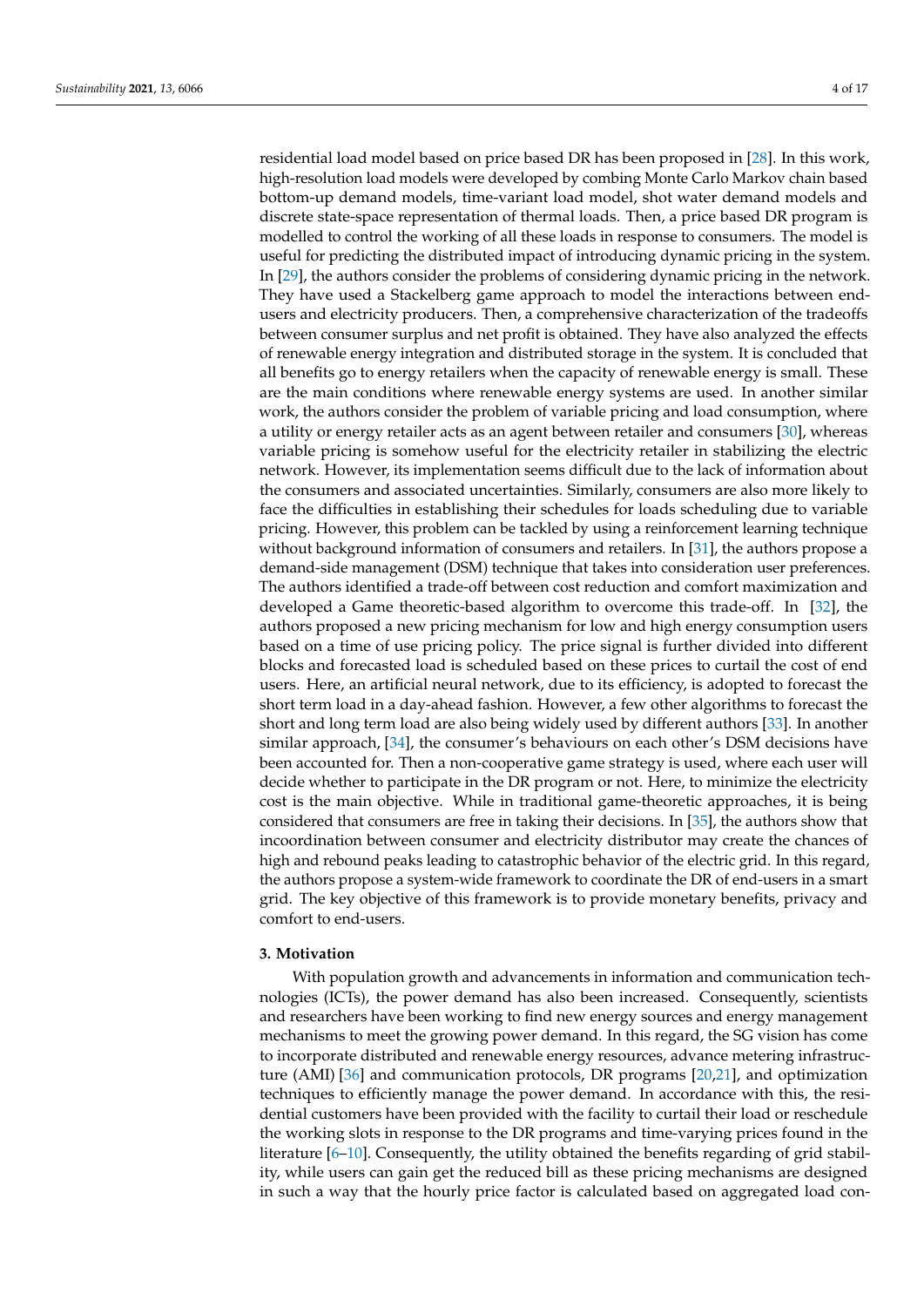sumed/demanded in a particular region which is operated under the same DSO. In almost all the techniques, DSM algorithms are used to schedule the load for energy management by taking into consideration the load demand, market clearing price, dynamic consumption trends and optimization algorithms. To achieve the effective outcomes of the DR based load scheduling programs, the end users are being offered various incentives in terms of bill reduction, uninterruptible supply of power, and so forth. However, the users are given the opportunity to decide whether they are willing to participate or not. Unlike the participating customers, the other customers would not be able to receive any benefit until they agreed to participate in DR programs by accepting terms and conditions. Furthermore, it is also understood that there could be multiple energy retailers being operated in some specific geographic region with dynamic and time varying price signals. The participating users have to manage their load according to the available price signal without knowing which other users are impacting on their benefits. For example, the high, medium and low energy consumers are always charged electricity bills according to the consumed load based on DR pricing policy. Here, the price signal would remain the same even if the customers are consuming low or high power over a given time period. Consequently, the those customers who have maintained a stable load profile and are consuming relatively less power are not getting the actual benefits or incentives in participating in DR and load scheduling programs. This is due to the discriminatory price signal being provided by the market retailer because it is difficult to provide a separate price signal to every user, which is a limitation of price based DR programs. Thus, by consideration of this problem and the underlying limitation of the DR program, this work proposes a new mechanism to provide some incentives to the customers maintaining a balanced load profile.

# **4. Contribution**

This mechanism must possess the characteristics of a fair distribution of prices and incentives without any discrimination. By considering the aforementioned limitations and drawbacks, this paper further investigates the price based DR programs and introduces a novel mechanism for load management and price calculation with dynamic incentives. By taking into account the existing mechanisms (i.e., TOU, RTP) for calculating electricity prices, we have designed a new and slightly different method to calculate electricity prices and incentives based on load consumption and shifting patterns over given time period. For this purpose, the profiles of each user are obtained via smart meters using advanced metering infrastructure (AMI) [\[18\]](#page-15-8) and are maintained just like the charging management system (CMS) in the electric vehicle scenario [\[28\]](#page-15-18). Then, by using the proposed mechanism, the price is calculated whether the user will get the incentives or overpriced signal, which is independent of each user and load. One of the unique and novel aspects of the proposed mechanism is that these incentives are non-discriminatory and independent from other users participating in a load scheduling based incentivise mechanism. These prices rather depend upon individual consumption trends and the RTP signal over the given time period. Hence, the proposed mechanism is designed to facilitate the users in reducing high and rebound peaks by incorporating the upper limit of energy consumption during the scheduling process. However, this may be inconvenient for those users who intend to use energy as per their defined schedules to improve the social welfare level. Consequently, the utility may receive extra benefits in terms of system stability through reliable energy generation and supply systems. Finally, the developed system model is tested and validated using the proposed algorithm which presents the idea of calculating dynamic incentives instead of static and predefined incentives.

# **5. Characterizing DR**

As understood, electricity cannot be stored at large scale power systems due to physical limitations and constraints. Therefore, it is strongly recommended that the difference between electricity generation and consumption must be minimal. Moreover, the marginal cost of electricity in a day-ahead market is extremely dynamic due to variable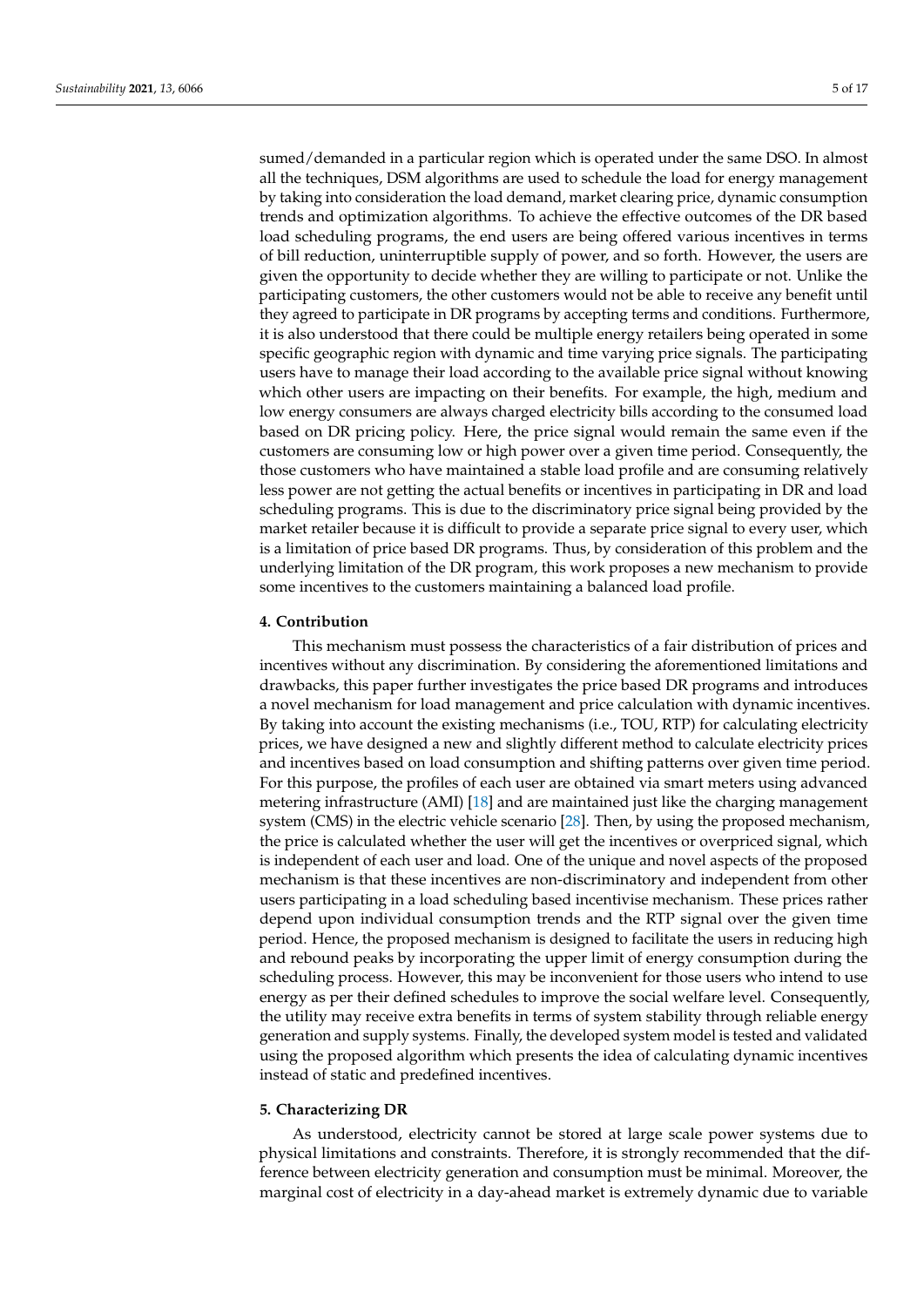and unexpected energy consumption patterns, whereas the electricity cost varies over the given period (i.e., 60 min, 30 min, 15 min) of fixed intervals, and consumers receive retail electricity prices reflecting average energy generation trends including transmission and distribution losses. Therefore, the frequent disconnections between short term marginal and long term marginal costs can cause serious concerns regarding real-time energy generation and consumption. This is because consumers do not have the information about the marginal cost of supplied electricity. This results in an inefficient participation in DR programs. Consequently, the consumers receive little or no incentive for participating in DR programs. From the above-mentioned discussion, it can be concluded that a flat rate tariff encourages the consumers to overuse electricity during low pricing hours. As a result, electricity tariffs may have higher values due to excessive energy consumption during particular hours. Therefore, utilities have to fulfil energy demand by turning on extra generators leading to costly tariffs. In conclusion, inefficient utilization of DR programs and calculation of electricity tariffs in a day-ahead market may affect a consumer's objectives. As a response, consumers may be discouraged to adopt DR programs, which can create serious concerns regarding grid stability in the long term. So, it is desired to adopt some real-time mechanisms that could be feasible for both utilities and consumers, without disturbing/violating their objectives.

#### **6. System Model**

In this section, we describe the proposed system model used to calculate incentive based electricity prices. Let  $i \in N$  denote the loads  $l_i$  with time deadline denoted by  $t \in T$ such that  $t = 1, 2, 3, ...$  *T* and  $j \in M$  denotes index of users who are participating in load scheduling program and getting incentives. The energy demand of each load *i* is denoted by  $d_{l_i}(t)$ . Let  $\phi(t)$  denoted the global pricing policy (i.e., RTP) obtained from the electricity market via AMI. Let *β* be the binary decision variable and represents the ON/OFF status of load. Each load has a predefined start  $\tau_i^s$  and end time  $\tau_i^e$ , which lies within scheduling time interval *T*. Without losing generality, all customers have the equal opportunity to schedule their loads within the given time frame. Consequently, the cost-sensitive customers'  $\mathbb{k}_1$  can get some incentives by shifting some load from on-peak to off-peak hours. In contrast, the customers  $\mathbb{k}_3$  who are not willing to participate in DR programs may receive higher prices, which are calculated based on energy price and demand during critical hours. The details of  $k_1$  and  $k_3$  are given in the next section.

#### *6.1. Previous Model*

In traditional schemes being used to calculate energy consumption prices, where all users receive global prices irrespective of individualized demands, this may result in rebound peaks, that is, due to demand shifting from critical hours to off-peak hours [\[1](#page-14-0)[,37](#page-15-27)[,38\]](#page-15-28). In consequence, the non-homogeneous cost may be charged to customers, which participated in DSM programs. In addition, exposing end-users to the wholesale electricity market (i.e., real-time and day-ahead prices) has to lead the users to shift their load to a low pricing area, which eventually increases demand during this time span [\[38\]](#page-15-28). This would eventually lead to higher peaks. It is also demonstrated in [\[37\]](#page-15-27) that this may create rebound peaks due to demand shifting, and hence, DSMs need to be studied in accordance with homogeneous and non-homogeneous energy users with the objective of peak shaving and fair price distribution among all types of consumers. Similarly, the work reported in [\[39\]](#page-16-0) provided the concept of user aware price policies, which is based on individualized demand profiles obtained from smart grid communication network. Although the concept is novel, which helps with alleviating non-homogeneous price penalties on potential users. However, in reality, energy consumption has a dynamic trend which is based on customers' daily life activities. Eventually, this mechanism [\[39\]](#page-16-0) may create homogeneous cost profiles for a given time. A general energy price is calculated using Equation [\(1\)](#page-5-0).

<span id="page-5-0"></span>
$$
p_i = \sum_{i \in N} \sum_{t \in T} \{ [(\beta \times \ell_i(t)) \times d_{\ell_i}(t)] \times \phi(t) \}, \forall i \in T, t \in T,
$$
\n
$$
(1)
$$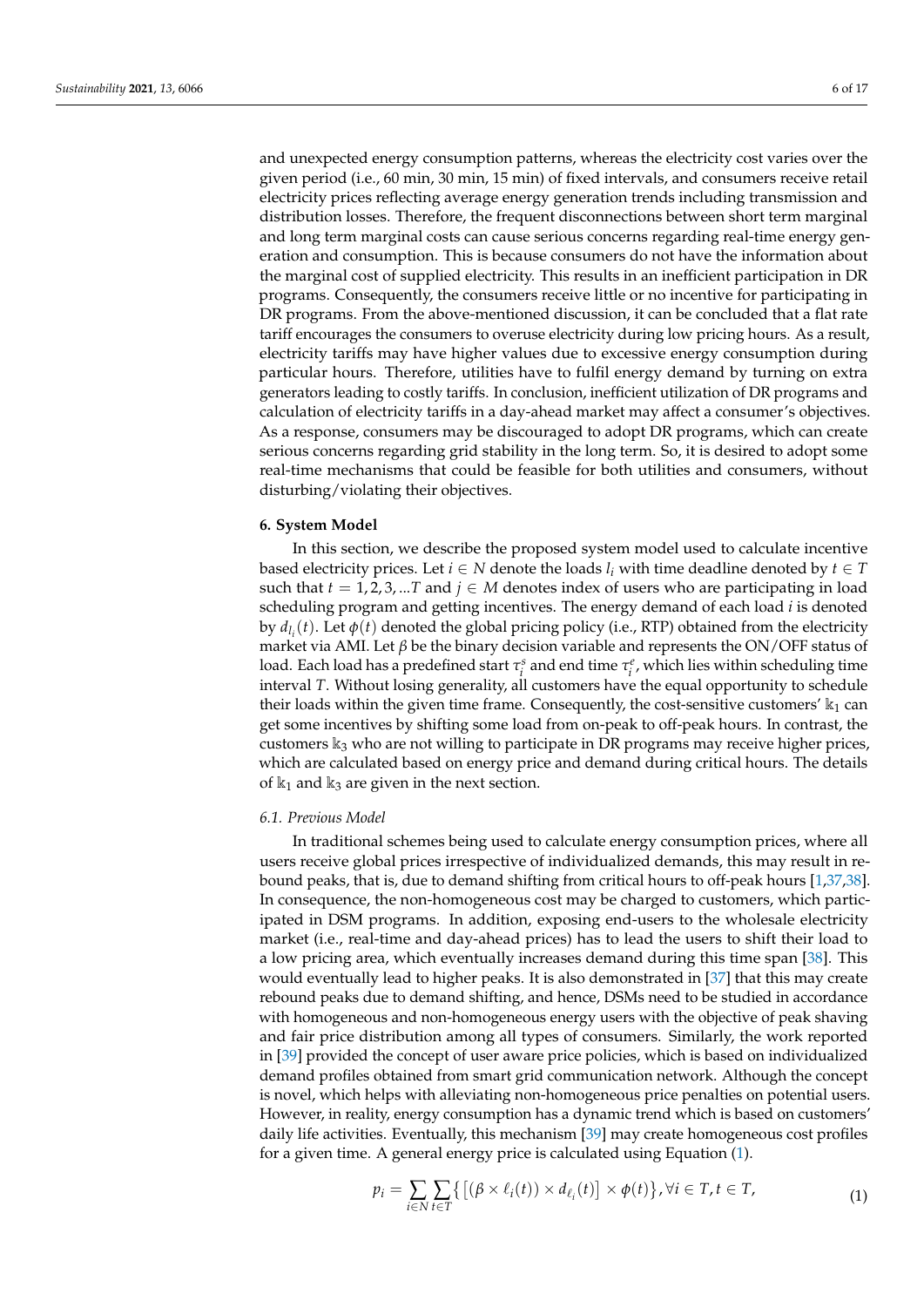where  $φ(t)$  is the real time electricity price obtained from a day-ahead market,  $β$  is a binary decision variable which denotes, that is,  $ON/OFF$  states of connected loads  $\ell_i(t)$  during time *t*, and is expressed as;

$$
\beta = \left\{ \begin{array}{ll} 1; & \text{If load is ON} \\ 0; & \text{If load is OFF.} \end{array} \right. \tag{2}
$$

As the utility pricing model is based on some specified time interval, which is considered 24 h equally divided on all time slots. Therefore, *t<sup>s</sup>* and *t<sup>e</sup>* are used to denote start and end time intervals of  $\ell_i$  over the given price  $\phi(t)$ , respectively, whereas the  $\phi$  is obtained from the electricity retail market, which is changed due to load trends and consumer demand over the given period  $[t \in T]$ , while  $\tau_i$  denotes utility cycles (i.e., number of time slots) of all loads subject to  $(\beta \ell_i(t))$ . The following sections discuss different cases related to electricity price calculation methods.

#### *6.2. Demand Aware Prices (Case-1)*

To cater for the aforementioned uncertainty, the proposed work provides a mathematical mechanism to calculate electricity prices on the basis of energy consumption profiles of all users/units which are obtained from smart grid communication network. For this purpose, there need to be community networks to handle individual price profiles of all users in accordance with the individualized energy consumption trends. The electricity price  $(p'_i)$  is calculated by using the proposed mechanism, which depends on the load consumption of each customer, and is expressed through Equation [\(3\)](#page-6-0):

<span id="page-6-0"></span>
$$
p'_{i}(t) = \sum_{i \in N} \sum_{t \in T} \{ [(\beta \times \ell_{i}(t)) \times d_{\ell_{i}}(t)] \times \phi'(t) \}, \forall i \in T, t \in T,
$$
\n(3)

where  $\phi'(t)$  denotes homogeneous price policies which further depends on k<sub>1</sub> variable denoting the actual electricity price each customer will be charged, giving the variation in energy consumption of  $\ell_i$  over give time *t*. The  $\mathbb{k}_1$  can be calculated on the bases of  $\ell_i(t)$ and  $\phi(t)$  and expressed in Equation [\(4\)](#page-6-1):

<span id="page-6-1"></span>
$$
\mathbb{k}_1(t) = \sum_{i \in N} \sum_{t \in T} \Big\{ \big[ \big( (\beta \times \ell_i(t)) \times d_{\ell_i}(t) \big) \times \phi(t) \big] \times (d_i)^{-1/2} \Big\}, \forall i \in T, t \in T,
$$
 (4)

<span id="page-6-2"></span>
$$
p'_{i}(t) = \sum_{i \in N} \sum_{t \in T} \{ [(\beta \times \ell_{i}(t)) \times d_{\ell_{i}}(t)] \times \mathbb{k}_{1}(t) \}, \forall i \in T, t \in T.
$$
 (5)

Equation [\(5\)](#page-6-2) denotes the electricity price  $(p'_i)$  in the proposed case and the cost minimization objective function can be described through Equation [\(6\)](#page-6-3):

<span id="page-6-3"></span>
$$
\min \sum_{i \in N} \sum_{t \in T} \Phi_i(t) \tag{6}
$$

<span id="page-6-4"></span>
$$
s.t: \forall i \in N : \Phi_i = \left(\sum_{i \in N} \sum_{t \in T} p'_i(t)\right) \tag{7}
$$

## *6.3. An Incentive Based Price Overview (Case-2)*

In this case, we first identify the total users consuming high power, contributing towards a high electricity tariff. Eventually, the other users who have a balanced power consumption profile may be affected in terms of bearing high prices. This section aims to devise a mechanism to fairly design customized price profiles for all users. For this purpose, the pricing tariff for the customers consuming high power needs to be calculated, which would be used in calculating incentives for the customers showing balanced power consumption trends. After calculating incentives and penalties for respective customers, we will then compare the cost values of both traditional and proposed mechanisms for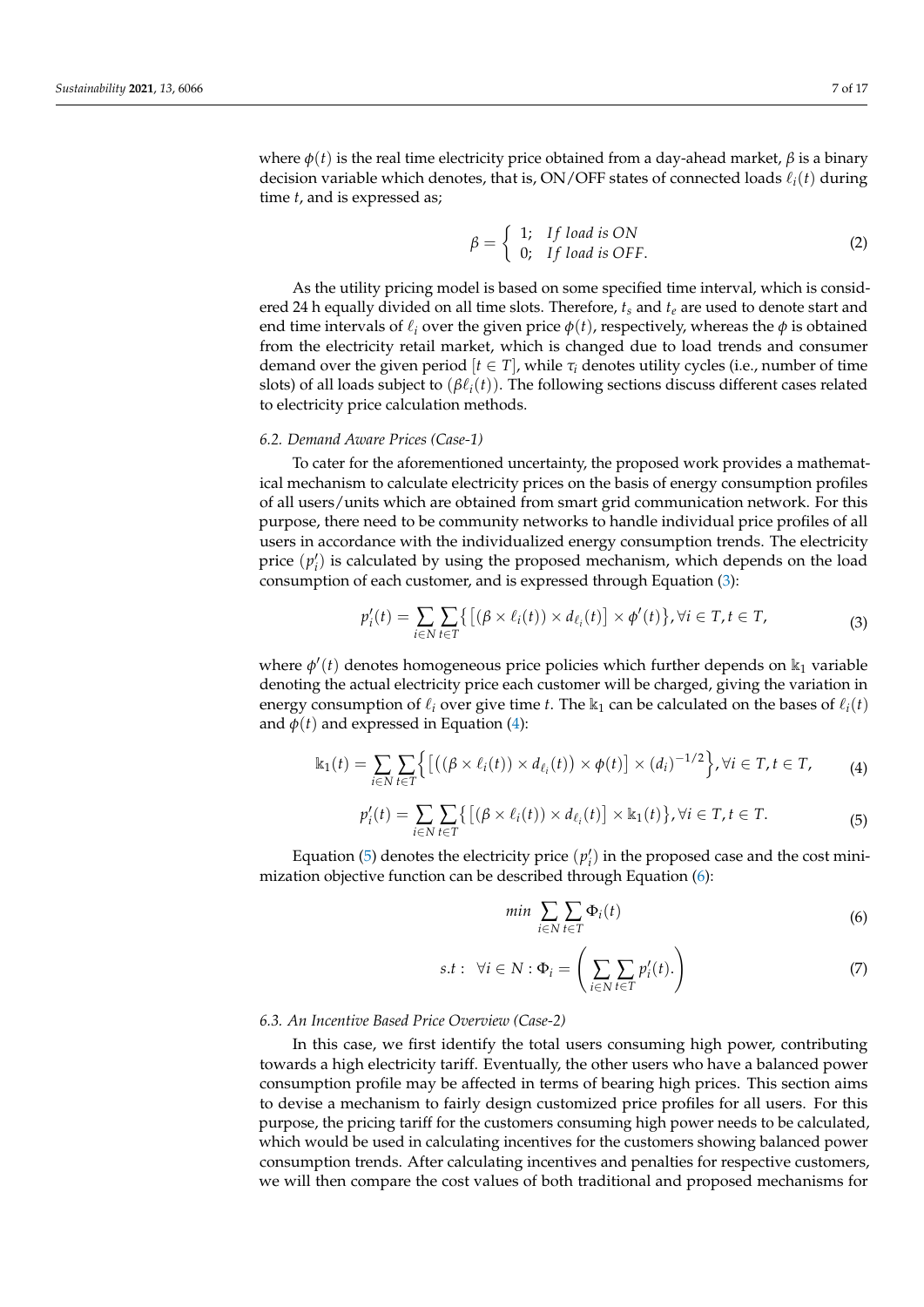validation purpose. Using Equation [\(8\)](#page-7-0), we can identify the consumers who have drawn more power leading to adding more to the electricity price being provided.

<span id="page-7-0"></span>
$$
p'_i(t) - p_i(t) = 0, \forall i \in T, t \in T.
$$
\n(8)

Now, we can design the customized electricity tariff for high consumption users. Meanwhile, we also calculate the incentives to those customers who willingly maintain stable load profile to seek incentives from utility.

## *6.4. An Incentive Based Price Calculation*

This section discusses the incentive-based price policies designed for those customers who participated in the energy management process  $j \in M$  to reduce peak load demand. In response, the participating customers have been given incentives in the form of a bill reduction. In contrast, the customers who do not want to compromise on their comfort level and have not yet participated in energy management programs are charged prices in accordance with load demand and non-discriminatory penalties. These penalties have been calculated to preserve utility revenue. Initially, we have to calculate the electricity cost of two types of customers: (i) the customers with surplus electricity cost being charged after participation in the energy management (EM) process; and (ii) the customers with reduced electricity costs after participation in the EM process. For this purpose, we first calculate the reduced cost as expected by the *M* customers, which can be calculated through Equation [\(9\)](#page-7-1):

<span id="page-7-1"></span>
$$
p_i'(t) = \sum_{j \in M} \sum_{i \in N} \sum_{t \in T} \left\{ \left[ (\beta \times \ell_{i,j}(t)) \times d_{\ell_{i,j}}(t) \right] \times \mathbb{K}_2(t) \right\}, \forall i \in J \in J, T, t \in T
$$
 (9)

<span id="page-7-2"></span>
$$
\mathbb{k}_2(t) = \sum_{i \in \mathbb{N}} \sum_{j \in \mathbb{M}} \sum_{t \in \mathbb{T}} \left\{ \left[ \left( (\beta \times \ell_{i,j}(t)) \times d_{\ell_{i,j}}(t) \right) \phi'(t) \right] \times (d_{i,j})^{-1/2} \right\}, \forall i \in \mathbb{T}, t \in \mathbb{T}, \tag{10}
$$

where Equation  $(10)$  denotes the fraction by which the customers *j* consumes more energy, and  $\phi'(t)$  is the price, which is expected by customers *j* in order to reduce their electricity cost. The actual electricity price  $p_i^{\prime\prime}(t)$  which is obtained after load scheduling is expressed through Equation [\(11\)](#page-7-3):

<span id="page-7-3"></span>
$$
p_i''(t) = \sum_{i \in N} \sum_{j \in M} \sum_{t \in T} \left\{ \left[ (\beta \times \ell_{i,j}(t)) \times d_{\ell_{i,j}}(t) \right] \times \phi''(t) \right\}, \forall i \in T, j \in M, t \in T,
$$
\n(11)

where  $\phi''(t)$  depicts the electricity price being charged to *j* customers. Now, we can calculate the surplus electricity price being charged to *j* customers, based on which the comfort cost is calculated for *i* consumers. Once this cost is calculated, the extra cost charged to *j* customers would be adjusted in order to provide incentives in the form of electricity bill reduction. The total amount of electricity cost for *i* can be calculated through Equation [\(12\)](#page-7-4):

<span id="page-7-4"></span>
$$
\overline{p_j}(t) = \sum_{i \in N} \sum_{j \in M} \sum_{t \in T} \left\{ \left[ \left( (\beta \times \ell_{i,j}(t)) \times d_{\ell_{i,j}}(t) \times (\mathbb{K}_1(t) + \alpha) \right) \right] \times (d_{i,j})^{-1/2} \right\}, \forall i \in N, j \in M, t \in T,
$$
\n(12)

where  $\overline{p_i}$  denotes the actual price charged to *M* customers and  $\alpha = \mathbb{k}_2 - \mathbb{k}_3$  is the approximate cost difference between scheduled and unscheduled cases.  $k_3$  can be through Equation [\(13\)](#page-7-5):

<span id="page-7-5"></span>
$$
\mathbb{k}_{3}(t) = \sum_{i \in N} \sum_{j \in M} \sum_{t \in T} \left\{ \left[ (\beta \times \ell_{i,j}(t)) \times d_{\ell_{i,j}}(t) \times \phi'(t) \right] \times (d_{i,j})^{-1/2} \right\}, \forall i \in N, j \in M, t \in T.
$$
\n(13)

Now, the total energy consumption cost  $\hat{\Phi}_i(t)$  over time  $t$  is calculated by using Equation [\(14\)](#page-8-0);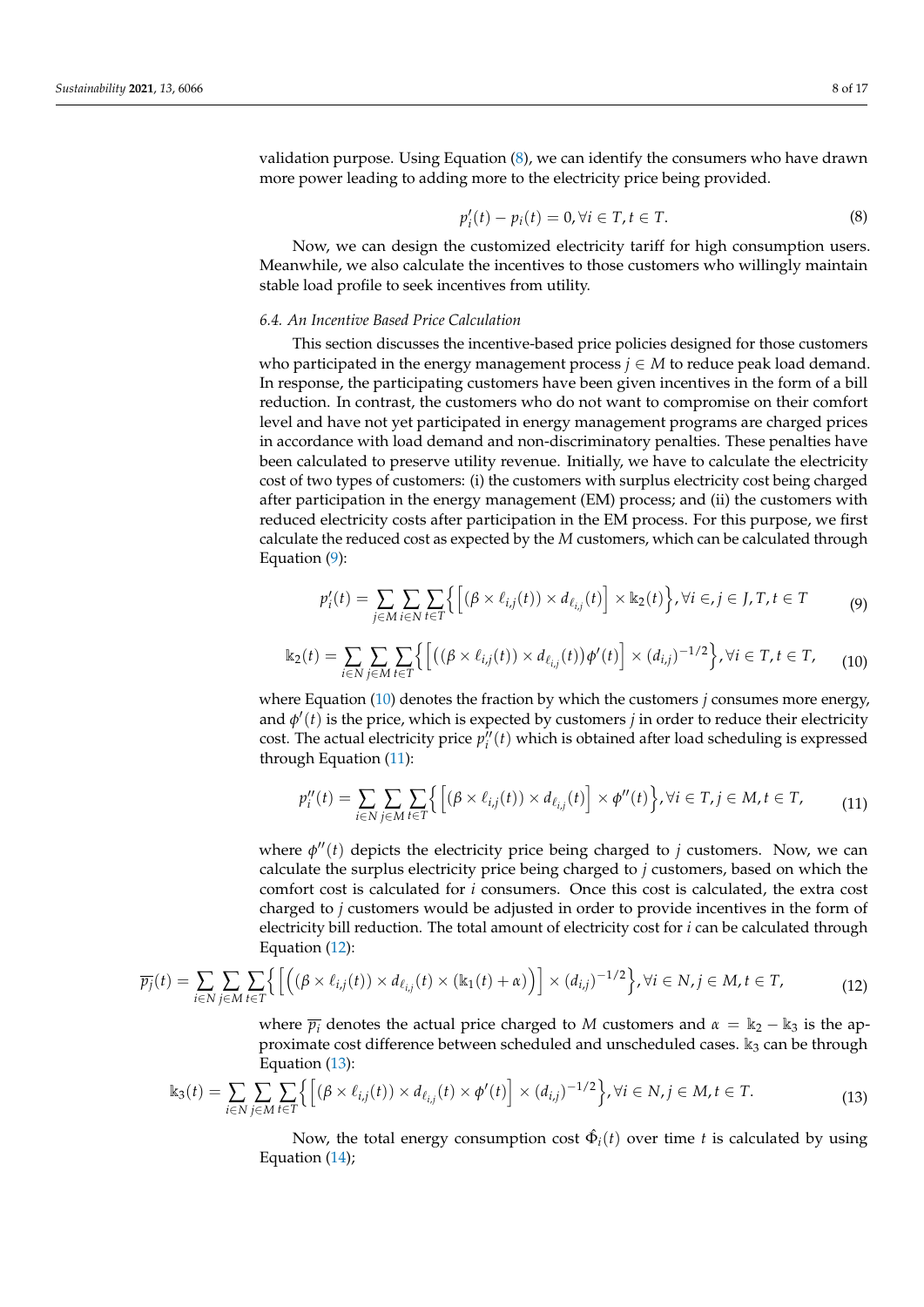<span id="page-8-0"></span>
$$
\Phi_{i,j}(t) = \left\{ \overline{p_i} \sum_{i \in N} \sum_{t \in T} (t) + \left[ \sum_{i \in N} \sum_{j \in M} \sum_{t \in T} \left\{ \left[ (\beta \times \ell_{i,j}(t)) \times d_{\ell_{i,j}}(t) \right] \times \mathbb{K}_3(t) \right\} \times (d_{i,j})^{-1/2} \right] \times \sum_{i \in N} \sum_{j \in M} \sum_{t \in T} d_{i,j}(t) \right\},\tag{14}
$$

Now, we can calculate incentives for *M* customers who took part in the energy management program. Let  $\mathbb{E}_{\overline{p}_i}$  denote the monetary incentives given to those customers who have participated in the energy management process to flatten the peak demand during critical hours. From the above Equations [\(1\)](#page-5-0)–[\(12\)](#page-7-4), we can calculate  $\mathbb{E}_{\overline{p}_i}$  as given below;

<span id="page-8-7"></span>
$$
\mathbb{E}_{\overline{p_i}} = \sum_{i \in N} \sum_{j \in M} \sum_{t \in T} \left[ \hat{\Phi_{i,j}}(t) - \left\{ \mathbb{K}_3(t) \times \left( (\beta \times \ell_{i,j}(t)) \times d_{\ell_{i,j}}(t) \right) \times \phi'(t) \right\} \right], \forall i \in N, j \in M, t \in T.
$$
\n(15)

Now, the final objective function Equation [\(16\)](#page-8-1) which is the incentive maximization and subject to the constraints of Equations  $(17)$ – $(20)$  is written as:

<span id="page-8-1"></span>
$$
\min \sum_{i \in N} \sum_{j \in M} \sum_{t \in T} \Big( \mathbb{E}_{\overline{p}_{i,j}}(t) \Big) \tag{16}
$$

<span id="page-8-2"></span>
$$
\mathbb{E}_{\overline{p}_i} \le (d_{\ell_i} \times \phi) : \forall i \in \mathbb{N}.\tag{17}
$$

Equation [\(16\)](#page-8-1) refers to the cost minimization objective function and Equation [\(17\)](#page-8-2) denotes that the total cost obtained from the proposed mechanism should always be less than the traditional mechanism. Otherwise, the proposed mechanism is not an optimal one.

<span id="page-8-4"></span>
$$
\hat{\Phi}_i = u_r : \forall i \in \mathbb{N} \tag{18}
$$

<span id="page-8-5"></span>
$$
p_{\ell_{i,j}^{un}} = p_{d_{i,j}^{sch}} : \forall i \in N. \tag{19}
$$

Equation [\(18\)](#page-8-4) shows the total cost of load consumed, which should be equal to the cost/utility revenue. Otherwise, the mismatch could ultimately affect the objectives. Equation [\(19\)](#page-8-5) denotes that the unscheduled and scheduled load before and after the scheduling process must be equal. Otherwise, the proposed mechanism could be based on energy conservation/reduction instead of load scheduling or management.

<span id="page-8-3"></span>
$$
\overline{p_{d_{i,j}}} < p_{d_{i,j}} < p_{d_{i,j}} : \forall i \in N \tag{20}
$$

<span id="page-8-6"></span>
$$
\ell_i \le \beta \times \ell_{uti}(t) : \forall i \in N, t \in T. \tag{21}
$$

Equation [\(20\)](#page-8-3) shows the upper and lower limits on the load demand and Equation [\(21\)](#page-8-6) shows that the load demand must not exceed the utility capacity.

# **7. Proposed Algorithm**

In the proposed work, we used GA to solve the incentive-based load scheduling problem. Although, the consideration of heuristic algorithms is gaining popularity due to their ability to obtain the best optimal results even when other mathematical algorithms fail due to the diverse nature of control parameters and inherent complexity while designing or formulating the underlying problem, mathematically. That is why we have considered and used GA due to its ability to obtain global optimal results in all situations with a high convergence rate. Moreover, the crossover and mutation operators further allow obtaining the best results even if some random parameters affect the performance of the results. Generally, convergence is one of the important parameters when dealing with successive series of experiments in iterative methods [\[36,](#page-15-26)[40\]](#page-16-1). Generally, the GA works by considering some initial parameters with random initial population, fitness function, and values of other control parameters. Initially, the objective/cost function is evaluated as per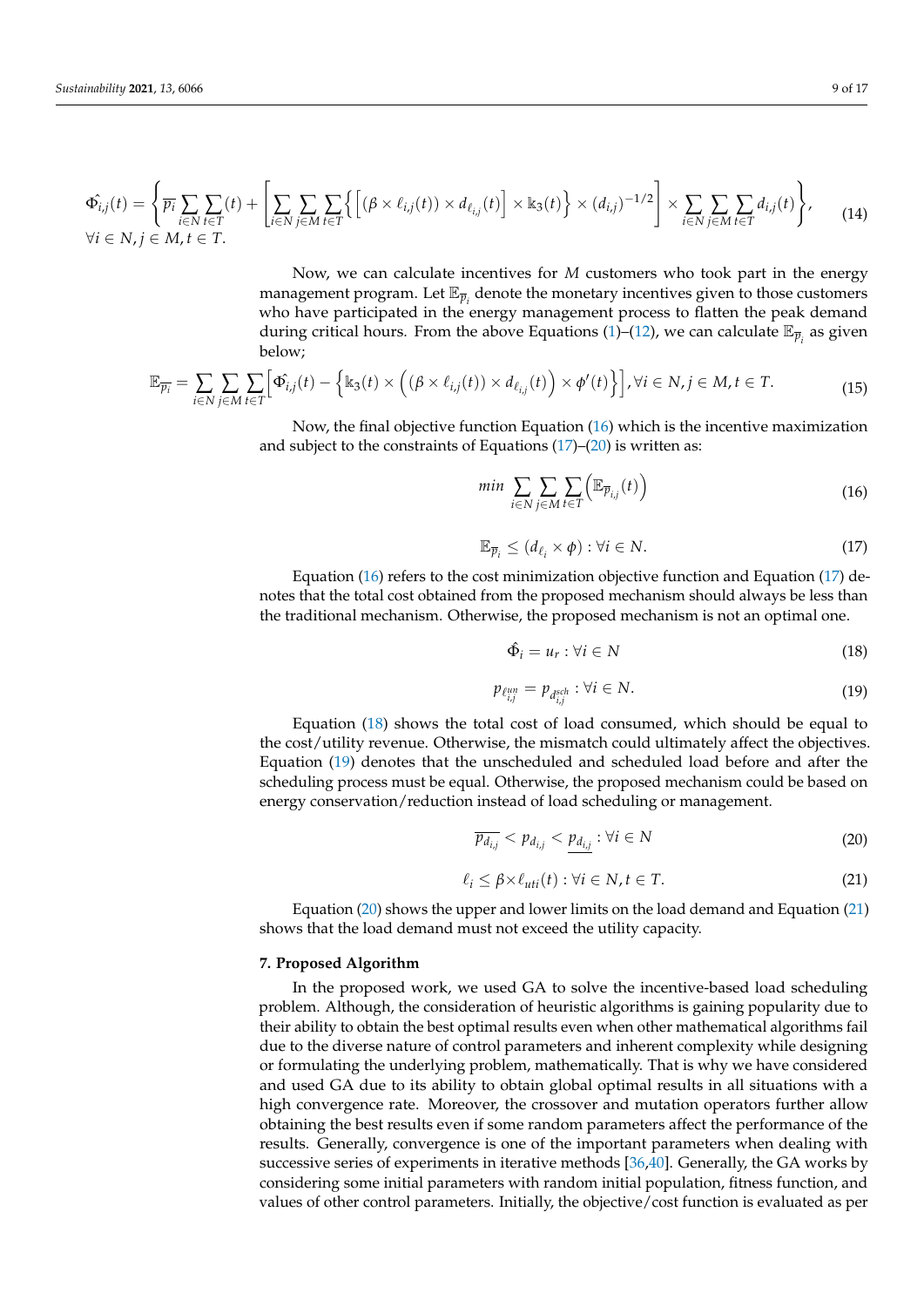given control values such as cost, incentives and delay in the proposed work. Once the fitness is calculated and the best results are obtained, the algorithm stops by following some predefined criteria or based on an initial number of iterations. Then, the best optimal results are saved and crossover and mutation operators are applied to evaluate the fitness function based on a new population. The probabilities of crossover  $P_c$  and  $P_m$  are set in such a way to obtained global optimal results. However, to avoid premature convergence, we have compared the best convergence results with the newly obtained results in each iteration and used a Sigma scaling factor so that premature results should be discarded. We have also tested the convergence against different control values to assess the performance under the proposed model. It is also worth mentioning here that the performance of any optimization algorithm also depends on the well behaved functional form of a developed mathematical model. Otherwise, the optimal results may take more time or face complexities in achieving them. Table [1](#page-9-0) provides the loads with demand and working hours, while the Table [2](#page-9-1) gives the values of control variables used to find the optimal scheduling patterns and incentives. Max. generation is selected as 800 so as to have the sufficient space for optimal results. The population size is chosen as 400 in order to avoid the solution being premature. The *P<sup>c</sup>* and *P<sup>m</sup>* values are selected and set after monitoring the convergence results. We observed through experiments that these values are the most suitable for fast convergence. The Algorithm [1](#page-10-0) explains the working steps involved in getting incentives based price profiles. In step-4, the initial random population is generated which is evaluated in step-5 using Equation [\(7\)](#page-6-4). Step-6 is involved in calculating the power using RTP and proposed mechanisms. Equations  $(9)$ ,  $(11)$ ,  $(12)$ ,  $(14)$  and  $(15)$  are involved for the calculation. Steps 1–8 show that the algorithm moves to the next step if an optimal solution is obtained. Otherwise, the control will move to step-1 for new calculation and evaluation. Steps 13–14 compare the optimal solutions obtained from Equation  $(16)$  and Equation  $(6)$ . After saving the results, the crossover and mutation operators are applied and the control moved to the step-1. The same process repeats over a 24 h time period.

| $\iota_i$ | <b>Working Hours</b> | $d_{l_i}$ (kW) |
|-----------|----------------------|----------------|
| L٦        | 20                   | 2.5            |
| $\iota$   | 24                   |                |
| $l_3$     | د.                   |                |
| $\iota_4$ |                      | 2.5            |
| $\iota_5$ |                      | 3.5            |
| $\iota_6$ |                      |                |

<span id="page-9-0"></span>**Table 1.** Load consumption and duty cycle requirements.

<span id="page-9-1"></span>**Table 2.** Control parameters of GA [\[36,](#page-15-26)[40\]](#page-16-1).

| <b>Parameters</b>        | Values |
|--------------------------|--------|
| Number of loads          | 6      |
| Number of users          | 3      |
| Max. generation          | 800    |
| Population size          | 400    |
| Probability of crossover | 0.9    |
| Probability of mutation  | 0.003  |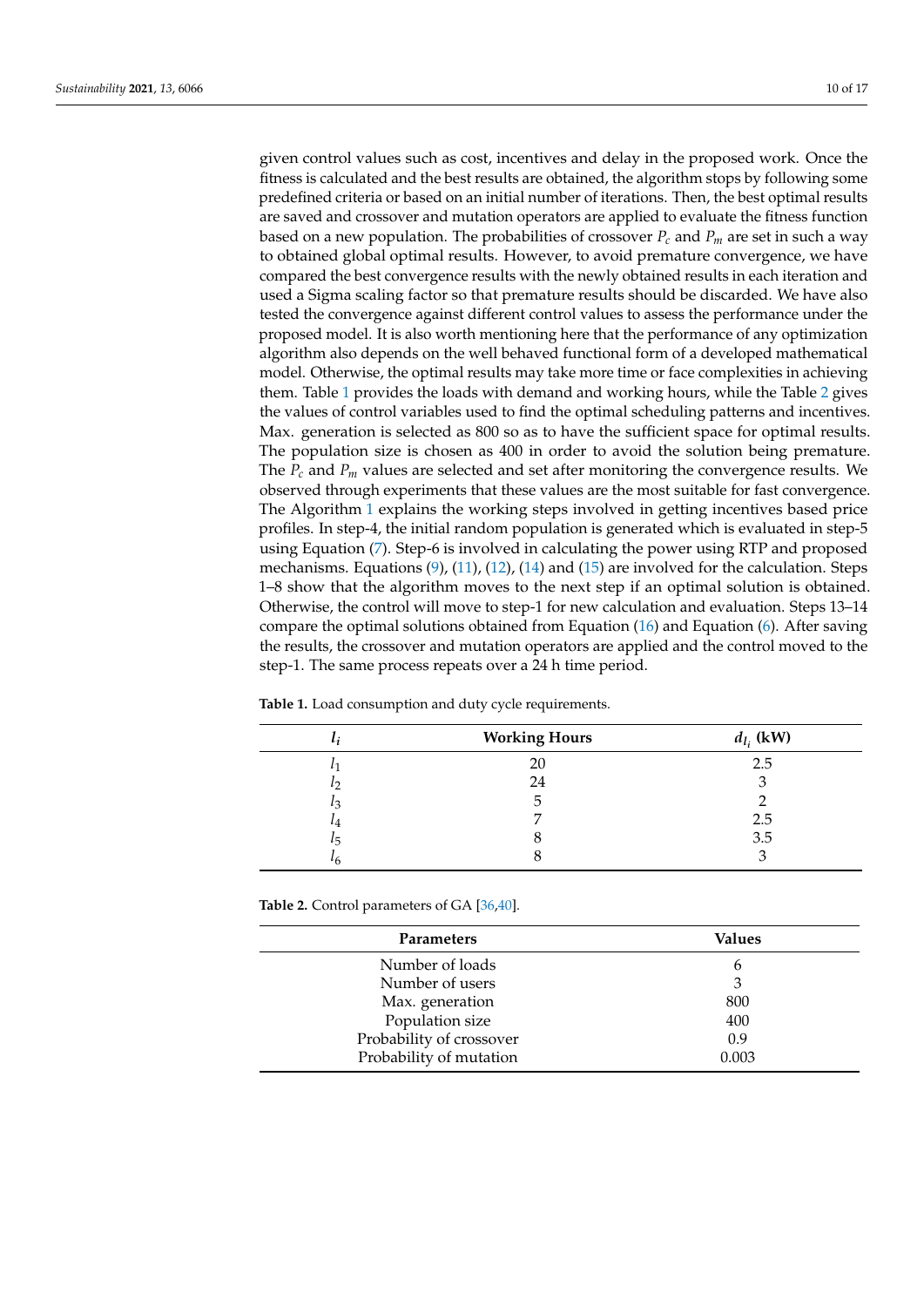<span id="page-10-0"></span>**Algorithm 1** Steps involved in calculating incentives using GA.

|     | <b>Require:</b> $l_i$ , $d_{l_i}$ , $\phi$ , popsize, $P_c$ , $P_m$ ,                                                                                   |  |  |  |
|-----|---------------------------------------------------------------------------------------------------------------------------------------------------------|--|--|--|
|     | 1: for $t = 1$ to T do                                                                                                                                  |  |  |  |
| 2:  | for $i = 1$ to N do                                                                                                                                     |  |  |  |
| 3:  | for $j = 1$ to M do                                                                                                                                     |  |  |  |
| 4:  | generate initial population                                                                                                                             |  |  |  |
| 5:  | evaluate Equation (7)                                                                                                                                   |  |  |  |
| 6:  | calculate $p'(t)$ , $p''(t)$ , $\overline{p}_j$ , $\hat{\Phi}_{i,j}$ , $\mathbb{E}_{\overline{p}_{i,j}}$ using Equations (9), (11), (12), (14) and (15) |  |  |  |
| 7:  | evaluate Equation $(16)$                                                                                                                                |  |  |  |
| 8:  | if $best == min$ . then                                                                                                                                 |  |  |  |
| 9:  | save result                                                                                                                                             |  |  |  |
| 10: | else                                                                                                                                                    |  |  |  |
| 11: | move to step-1                                                                                                                                          |  |  |  |
| 12: | end if                                                                                                                                                  |  |  |  |
| 13: | <b>if</b> min. Equation $(16) \leq min$ . Equation $(6)$ then                                                                                           |  |  |  |
| 14: | save the results                                                                                                                                        |  |  |  |
| 15: | else                                                                                                                                                    |  |  |  |
| 16: | go to step-4                                                                                                                                            |  |  |  |
| 17: | end if                                                                                                                                                  |  |  |  |
| 18: | do selection process                                                                                                                                    |  |  |  |
| 19: | $\text{do } P_c$                                                                                                                                        |  |  |  |
| 20: | $\text{do } P_m$                                                                                                                                        |  |  |  |
| 21: | move to step-1                                                                                                                                          |  |  |  |
| 22: | end for                                                                                                                                                 |  |  |  |
| 23: | end for                                                                                                                                                 |  |  |  |
|     | 24: end for                                                                                                                                             |  |  |  |

#### **8. Results and Discussion**

Figure [1](#page-11-0) shows the electricity price signal used in the proposed work. Unlike other pricing signals being widely used in the literature and real-time works such as RTP, TOU, DAP, CPP, the proposed price signal is dynamic with changing values at every instant of time. This price signal is considered to deeply analyze the realistic cost and incentive profiles of all the consumers instead of developing the load scheduling techniques of algorithms based on DAP, which is known in advance to the users and energy management controllers. Furthermore, these price signals elucidate the realistic changing behaviours of price with respect to load. Figure [2](#page-11-1) gives the convergence profile of GA based on the control and load scheduling parameters. It is clear from the figure that GA converges within 400 iterations and results with the best optimal cost in each iteration are obtained. Figure [3](#page-12-0) give and comparison of the price profiles between the RTP signal and the proposed pricing signals being calculated using proposed incentive based model. It can be seen from this figure that the proposed price profiles differ from RTP, showing that the proposed mechanism calculates the price signal based on load demand, scheduling capacity and incentives, respectively. Figure [1](#page-11-0) shows a comparison of different patterns of price profiles using RTP and proposed price (PP). From first sight, it is very clearly visible that the price profiles using PP has variations when compared with RTP obtained from a day-ahead market. These variations are due to various incentives provided to different consumers based on load shifting and taking part in the load scheduling mechanism. For example, if any user is willingly participating in load scheduling and maintain a consumption level under the upper threshold limit as compared to the other consumers, he gets incentives in electricity tariffs of that particular hour, instead of for the whole day. Similarly, if any user is consuming relatively more power and exceeding the upper threshold limit, then s/he has to be charged the extra price due to creating trouble for the electricity retailer of the producer.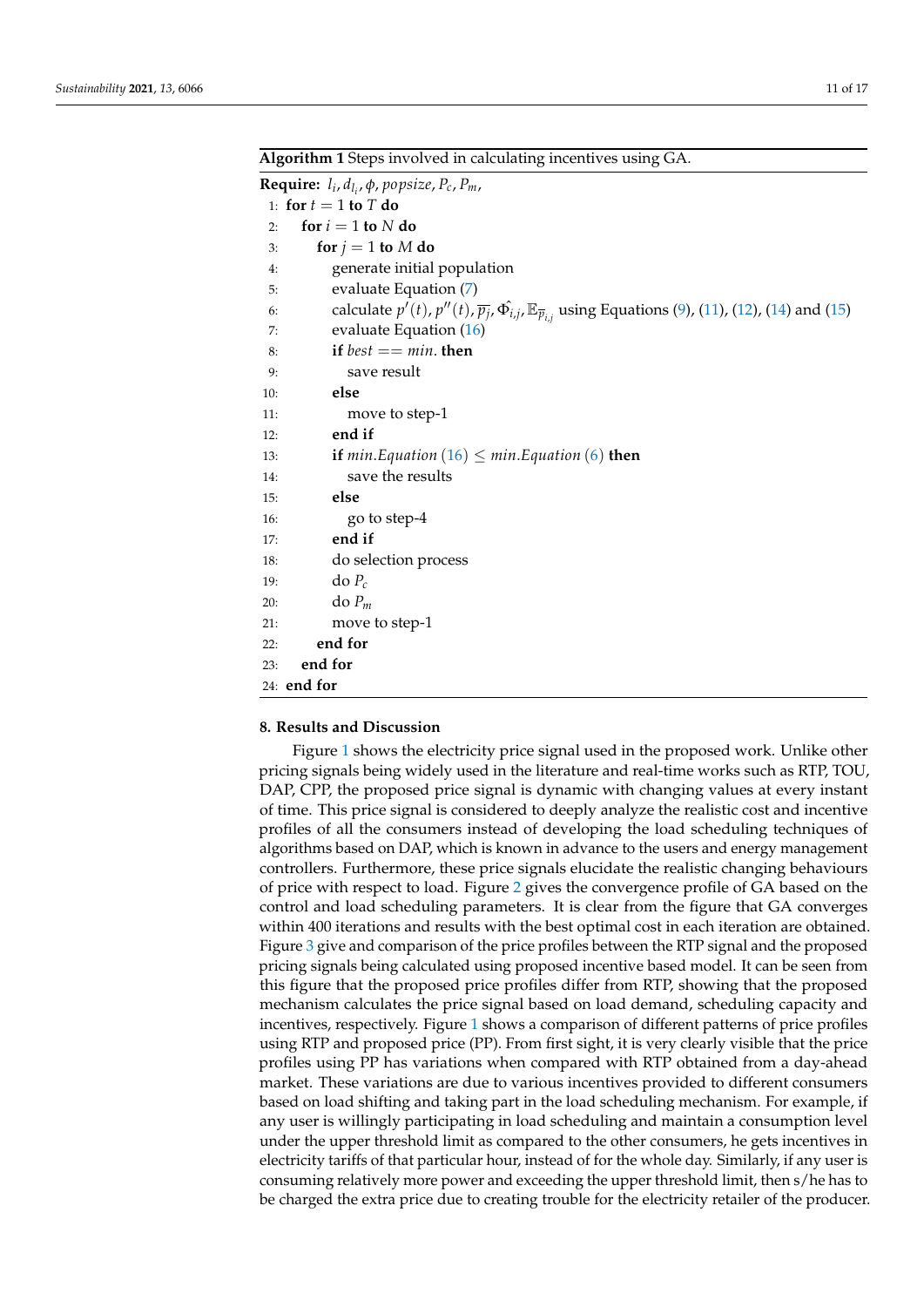This is because the electricity producer or distributor has to maintain a balance between generation and demand. Figure [4](#page-12-1) provides the energy consumption profiles of all the units using RTP. t can be seen that scheduled load profiles show remarkable trends reflecting the scheduling capability of the proposed mechanism based on GA algorithm, which is in terms of load scheduling and peak management as well. Similarly, Figure [5](#page-12-2) shows the cost profiles of all the units using RTP. These variations provide an overview of the scheduling mechanism designed to lower the overall cost and providing incentives to the users. It is also seen from the profiles that scheduled cost is lower than unscheduled cost. Here, the maximum peak is around 350\$ and the minimum peak is around 20\$. In contrast, Figure [6](#page-13-0) provides the cost profiles of all the units using PP. Here, we can see that the maximum peak is around 370\$ and the minimum peak is around 10\$. It reflects that those customers who are willingly participating in the proposed scheduling mechanism are getting the incentives in terms of reduced cost. On the other hand, the other customers who are not interested in participating in load management programs are getting a comparatively higher price and cost.

<span id="page-11-0"></span>

**Figure 1.** Real time electricity price signals over time *t*.

<span id="page-11-1"></span>

Figure 2. A comparison between total cost and fitness value over different values of control parameters.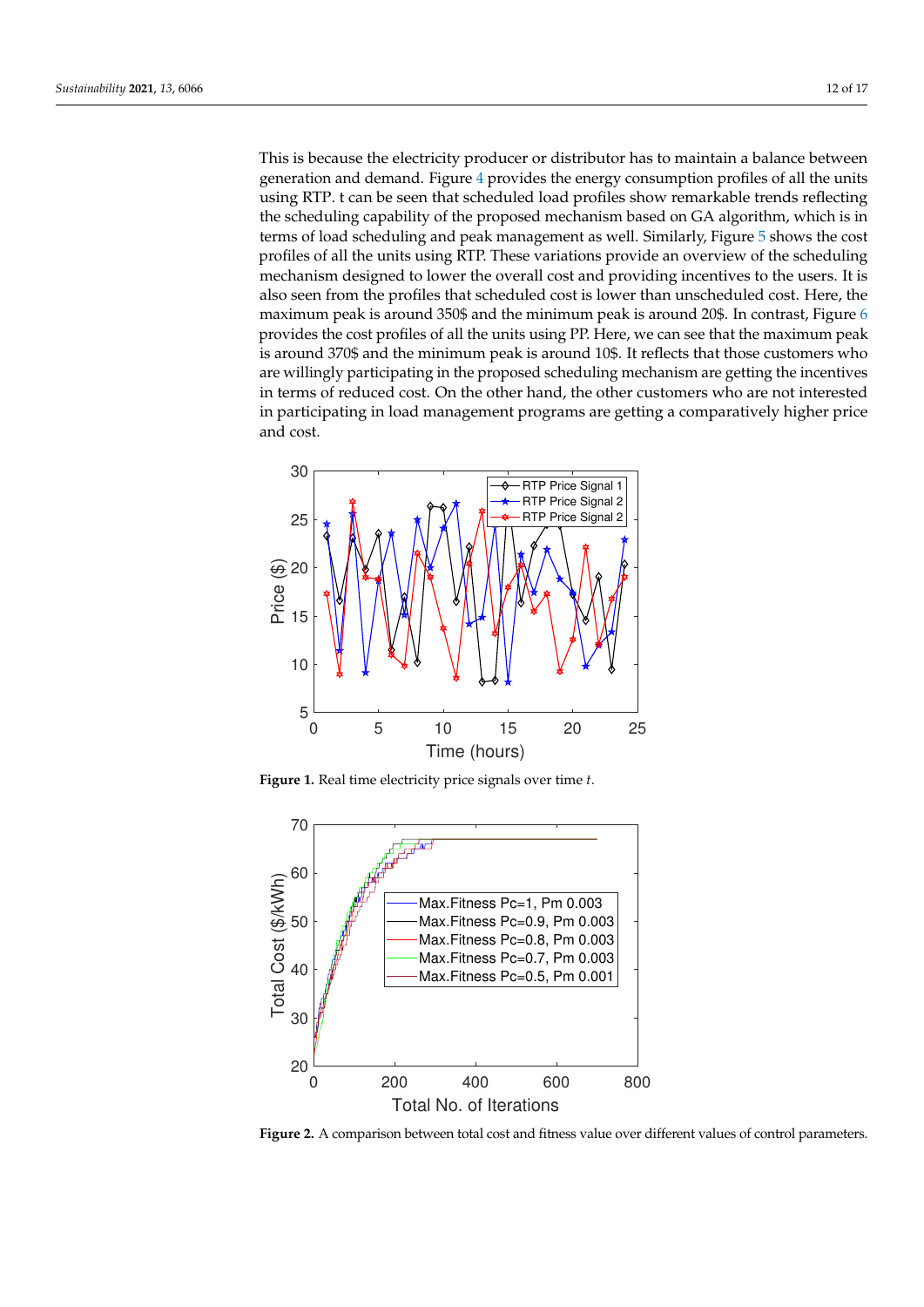<span id="page-12-0"></span>

**Figure 3.** A comparison between real time electricity price and the proposed method for different units over time *t*.

<span id="page-12-1"></span>

**Figure 4.** A comparison of energy consumption using real time electricity and proposed price signals for different units over time *t*.

<span id="page-12-2"></span>

**Figure 5.** Electricity cost incurred for different units over time *t* using real time price signal.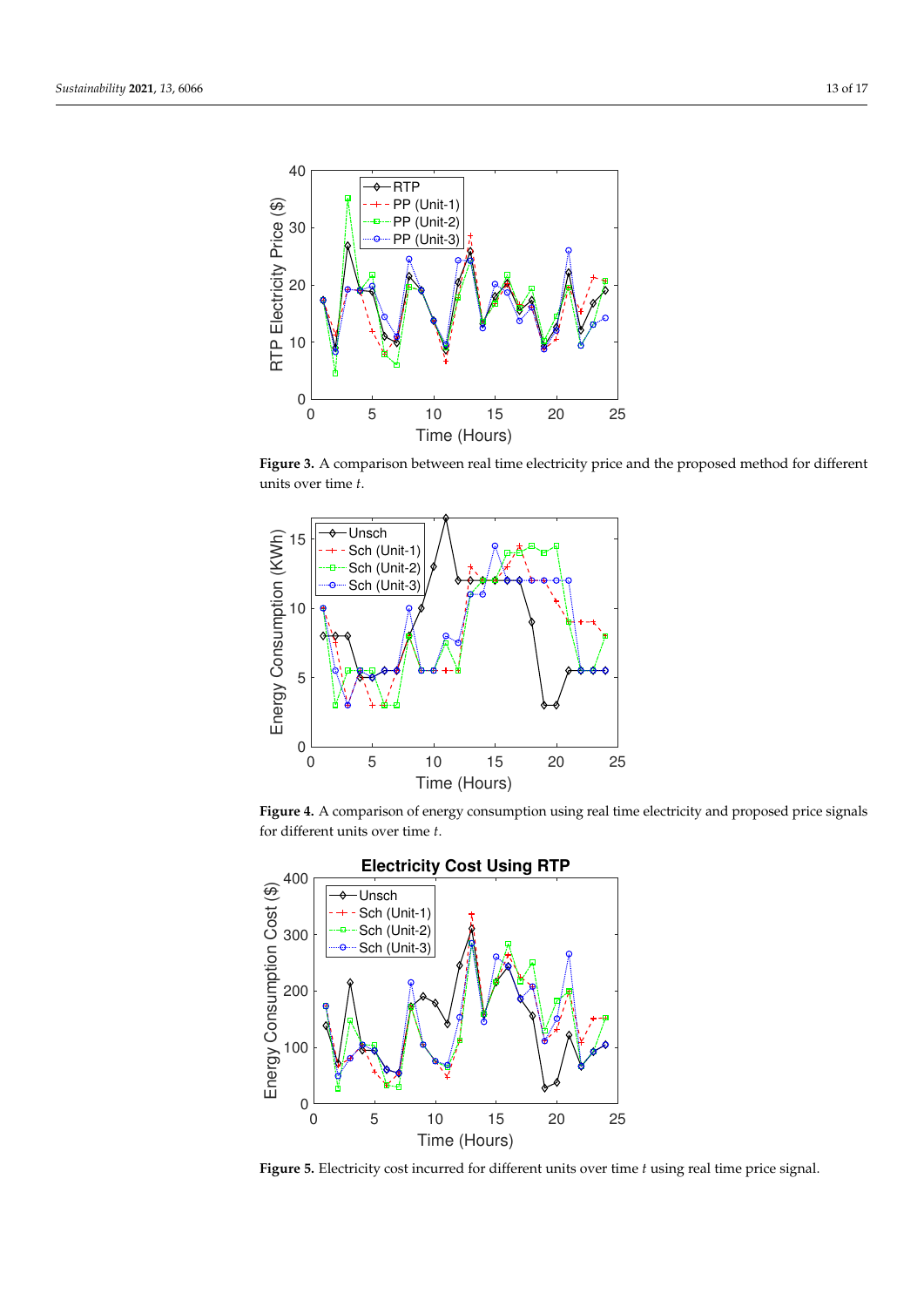<span id="page-13-0"></span>

**Figure 6.** Electricity cost incurred for different units over time *t* using proposed method.

#### **9. Conclusions**

Price based DR programs through AMI are designed to encourage users to participate in load scheduling processes to balance generation and demand capacity without considering costlier generation. However, these programs faced difficulties in attracting a large number of customers to participate. This is due to the inherent limitations caused by its discriminatory nature if applied in different geographical regions being operated under the same distributed system operator. To handle this limitation, this work has proposed an incentive-based load scheduling mechanism using a real-time pricing policy to facilitate energy retailers' and end-users' particularity. The incentives, in terms of dynamic pricing profiles using load consumption trends, are calculated. However, as these incentives are calculated based on the dynamic price profiles of different customers, we first obtained these profiles based on load consumption trends. In response, each customer received a different price signal, which is dynamically changed with load consumption reflecting incentives or an overpriced tariff. To analyze the impact of the proposed mechanism, we provided a system model to calculate these prices and incentives and formulate an objective function. Then, a well behaved functional form of optimization function is solved by using a heuristic based GA and obtained the energy and load consumption profiles. The results are then compared with the unscheduled profiles without incentives. It is clear from the results that participating customers are able to get dynamic pricing signal based incentives without affecting the electricity bills of other customers. In the future, we intend to extend and implement this model in designing electricity prices in peer-to-peer energy transactions using blockchain technology.

**Author Contributions:** T.A., M.B.R. and M. Awais did the mathematical modelling and implementation. T.A., A.H.M. check and verify the results. T.A., A.H.M. and M.B.R. supervise the project. All authors have read and agreed to the published version of the manuscript.

**Funding:** This project was funded by Deanship of Scientific Research (DSR) at King Abdulaziz University, Jeddah, under grant number (RG-13-135-41). The authors therefore acknowledge with thanks DSR for their technical and financial support. This project has also received funding from the European Union Horizon 2020 research and innovation programme under the Marie Sklodowska-Curie grant agreement No 754382, GOT ENERGY TALENT. The content of this [report/study/article/publication] does not reflect the official opinion of the European Union. Responsibility for the information and views expressed herein lies entirely with the author(s).

**Institutional Review Board Statement:** Not applicable.

**Informed Consent Statement:** Not applicable.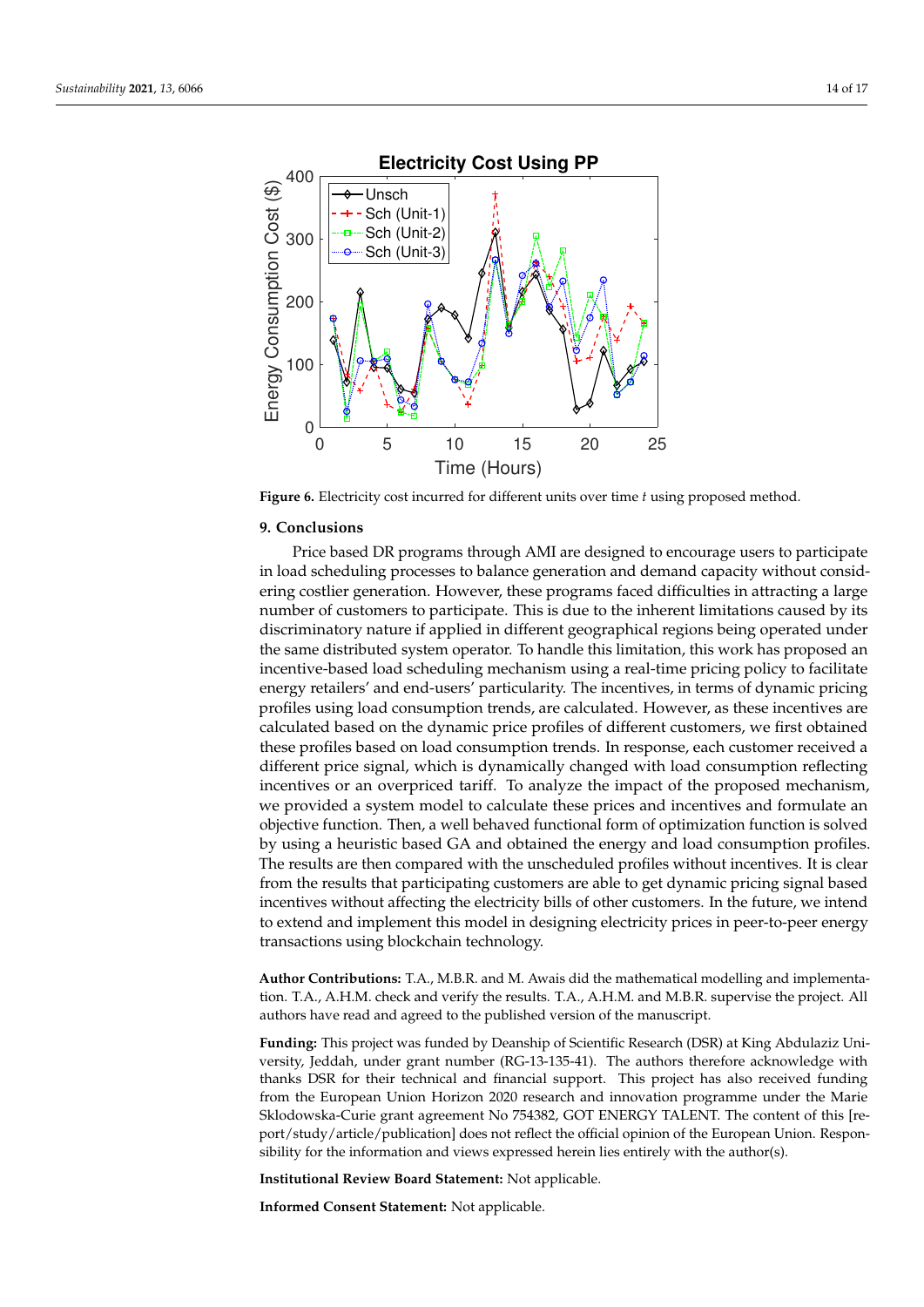**Data Availability Statement:** No new data were created or analysed in this study. Data sharing is not applicable to this article.

**Acknowledgments:** The authors thank the referees for careful reading and useful comments that helped to improve the paper.

**Conflicts of Interest:** The authors declare no conflict of interest.

# **Nomenclature**

- *t* index of time
- *i* index of loads
- *j* index of customers
- *ar* number of arrival requests
- $d_{l_i}$ load demand of *i*th load
- *l i* load index for *i*th load
- *p*<sup>*i*</sup> energy consumption price of *i*th load  $\beta$  binary decision variable
- *binary* decision variable
- $\overline{p_i}$  actual price charged to M customers
- $\hat{\Phi_{i,j}}$ total energy consumption cost
- $u_r$  utility revenue
- $p_{d_{i,j}^{sch}}$ scheduled load of *j*th customer
- $p_{d_{i,j}}$  min. limit on load demand of *j*th customer
- $\overline{\phi(t)}$  electricity price over time *t*
- 
- *τ<sup>i</sup>* utility cycle of *i*th load *electricity price using proposed method*
- *κ*<sup>1</sup> actual electricity price phase-1
- Φ*i* total electricity cost of *i*th load
- *κ*<sup>2</sup> actual electricity price phase-2
- *p* actual electricity price after incentives
- *φ*1 electricity price after scheduling
- *α* approximate cost difference
- $\mathbb{E}_{\overline{p}_i}$ incentives for customer
- $p_{\ell_{i,j}^{un}}$ unscheduled load *j*th customer
- $\overline{p_{d_{ij}}}$  max. limit on load demand of *j*th customer
- *luti* utility load

# **References**

- <span id="page-14-0"></span>1. Baimel, D.; Tapuchi, S.; Baimel, N. Smart grid communication technologies-overview, research challenges and opportunities. In Proceedings of the 2016 International Symposium on Power Electronics, Electrical Drives, Automation and Motion (SPEEDAM), Capri, Italy, 22–24 June 2016; pp. 116–120. [\[CrossRef\]](http://doi.org/10.1109/SPEEDAM.2016.7526014)
- <span id="page-14-1"></span>2. Siroky, J.; Oldewurtel, F.; Cigler, J.; Privara, S. Experimental analysis of model predictive control for an energy efficient building heating system. *Appl. Energy* **2011**, *88*, 3079–3087. [\[CrossRef\]](http://dx.doi.org/10.1016/j.apenergy.2011.03.009)
- <span id="page-14-2"></span>3. Konda, S.R.; Mukkapati, B.; Panwar, L.K.; Panigrahi, B.K.; Kumar, R. Dynamic Energy Balancing Cost Model for Day Ahead Markets with Uncertain Wind Energy and Generation Contingency under Demand Response. *IEEE Trans. Ind. Appl.* **2018**, *54*, 4908–4916. [\[CrossRef\]](http://dx.doi.org/10.1109/TIA.2018.2844363)
- <span id="page-14-3"></span>4. Peizhong, Y.; Xihua, D.; Abiodun, I.; Chi, Z.; Shufang, L. Real-time oppertunistic scheduling for residential demand response. *IEEE Trans. Smart Grid* **2013**, *4*, 174–227.
- <span id="page-14-4"></span>5. Aslam, S.; Khalid, A.; Javaid, N. Towards efficient energy management in smart grids considering microgrids with day-ahead energy forecasting. *Electr. Power Syst. Res.* **2020**, *182*, 106232. [\[CrossRef\]](http://dx.doi.org/10.1016/j.epsr.2020.106232)
- <span id="page-14-5"></span>6. Xue, K.; Yang, Q.; Li, S.; Wei, D.S.L.; Peng, M.; Menmon, I.; Hong, P. PPSO: A Privacy-Preserving Service Outsourcing Scheme for Real-Time Pricing Demand Response in Smart Grid. *IEEE Internet Things J.* **2019**. [\[CrossRef\]](http://dx.doi.org/10.1109/JIOT.2018.2870873)
- <span id="page-14-6"></span>7. Zhang, H.; Yue, D.; Dou, C.; Li, K.; Xie, X. Event-Triggered Multiagent Optimization for Two-Layered Model of Hybrid Energy System With Price Bidding-Based Demand Response. *IEEE Trans. Cybern.* **2021**. [\[CrossRef\]](http://dx.doi.org/10.1109/TCYB.2019.2931706) [\[PubMed\]](http://www.ncbi.nlm.nih.gov/pubmed/31478881)
- <span id="page-14-7"></span>8. Ding, T.; Qu, M.; Amjady, N.; Wang, F.; Bo, R.; Shahidehpour, M. Tracking Equilibrium Point under Real-time Price-Based Residential Demand Response. *IEEE Trans. Smart Grid* **2020**. [\[CrossRef\]](http://dx.doi.org/10.1109/TSG.2020.3040084)
- <span id="page-14-8"></span>9. Ozturk, Y.; Senthilkumar, D.; Kumar, S.; Lee, G. An intelligent home energy management system to improve demand response. *IEEE Trans. Smart Grid* **2013**, *4*, 694–701. [\[CrossRef\]](http://dx.doi.org/10.1109/TSG.2012.2235088)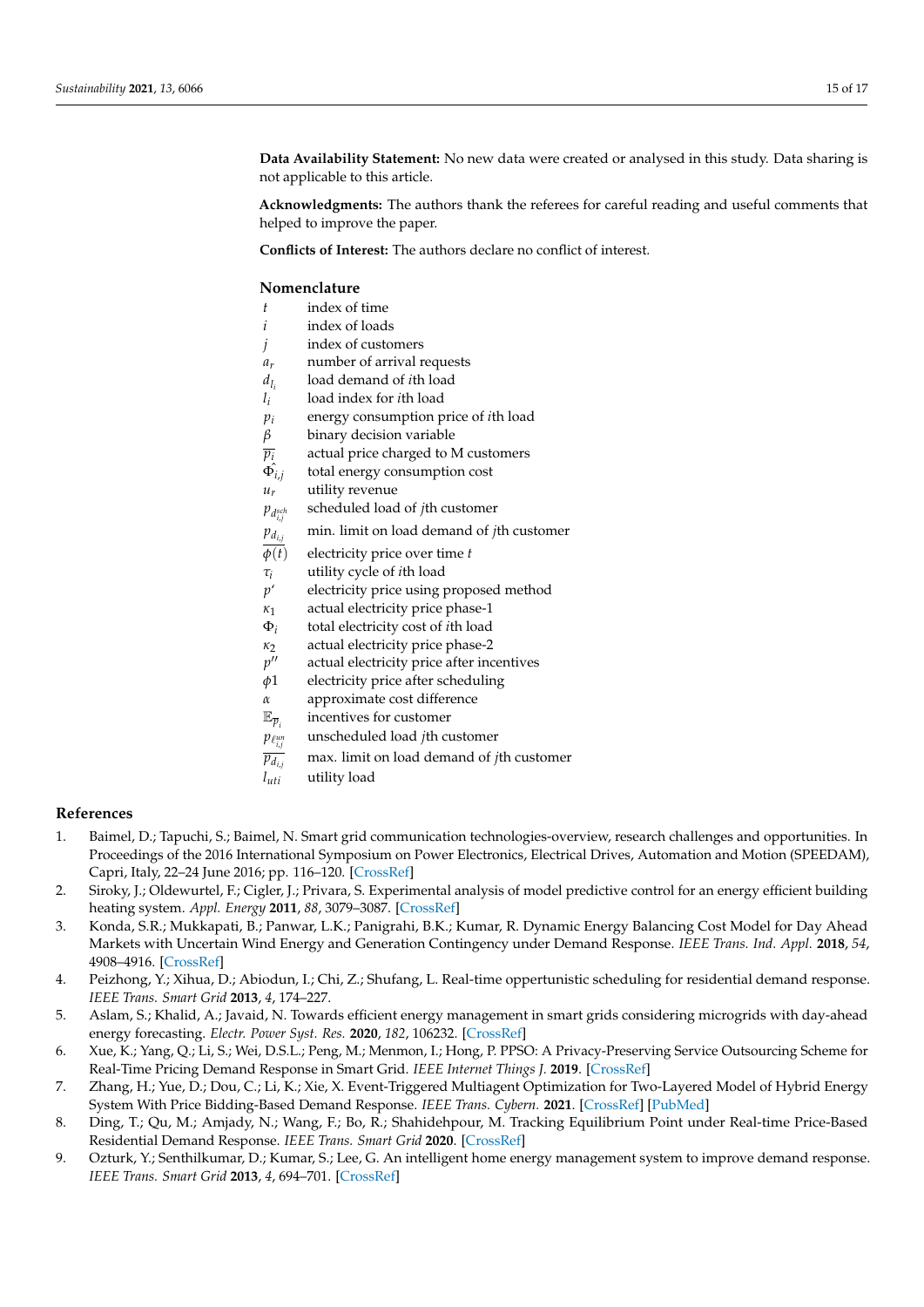- <span id="page-15-0"></span>10. Nguyen, D.H.; Narikiyo, T.; Kawanishi, M. Optimal Demand Response and Real-Time Pricing by a Sequential Distributed Consensus-Based ADMM Approach. *IEEE Trans. Smart Grid* **2018**, *9*, 4964–4974. [\[CrossRef\]](http://dx.doi.org/10.1109/TSG.2017.2676179)
- <span id="page-15-1"></span>11. Gholian, A.; Mohsenian-Rad, H.; Hua, Y. Optimal Industrial Load Control in Smart Grid. *IEEE Trans. Smart Grid* **2016**, *7*, 2305–2316. [\[CrossRef\]](http://dx.doi.org/10.1109/TSG.2015.2468577)
- <span id="page-15-2"></span>12. Golmohamadi, H.; Keypour, R.; Bak-Jensen, B.; Pillai, J.S.R. A multi-agent based optimization of residential and industrial demand response aggregators. *Int. J. Electr. Power Energy Syst.* **2019**, *107*, 472–485. [\[CrossRef\]](http://dx.doi.org/10.1016/j.ijepes.2018.12.020)
- <span id="page-15-3"></span>13. Rasheed, M.B.; Javaid, N.; Malik, M.S.A.; Asif, M.; Hanif, M.K.; Chaudary, M.H. Intelligent Multi-Agent Based Multilayered Control System for Opportunistic Load Scheduling in Smart Buildings. *IEEE Access* **2019**, *7*, 23990–24006. [\[CrossRef\]](http://dx.doi.org/10.1109/ACCESS.2019.2900049)
- <span id="page-15-4"></span>14. Asgher, U.; Rasheed, M.B.; Al-Sumaiti, A.; Rahman, A.; Ali, I.; Alzaidi, A.; Alamri, A. Smart Energy Optimization Using Heuristic Algorithm in Smart Grid with Integration of Solar Energy Sources. *Energies* **2018**, *11*, 3494. [\[CrossRef\]](http://dx.doi.org/10.3390/en11123494)
- <span id="page-15-5"></span>15. Yang, J.; Zhao, J.; Wen, F.; Dong, Z. A Model of Customizing Electricity Retail Prices Based on Load Profile Clustering Analysis. *IEEE Trans. Smart Grid* **2018**. [\[CrossRef\]](http://dx.doi.org/10.1109/TSG.2018.2825335)
- <span id="page-15-6"></span>16. Darby, S.J. Load management at home: Advantages and drawbacks of some active demand side options. *J. Power Energy* **2012**, *227*, 9–17. [\[CrossRef\]](http://dx.doi.org/10.1177/0957650912464623)
- <span id="page-15-7"></span>17. Yoon, J.H.; Baldick, R.; Novoselac, A. Dynamic demand response controller based on rea-time retail price for residential buildings. *IEEE Trans. Smart Grid* **2014**, *5*, 121–129. [\[CrossRef\]](http://dx.doi.org/10.1109/TSG.2013.2264970)
- <span id="page-15-8"></span>18. Chiu, T.C.; Shih, Y.Y.; Pang, A.C.; Pai, C.W. Optimized Day-Ahead Pricing with Renewable Energy Demand-Side Management for Smart Grids. *IEEE Internet Things J.* **2017**, *4*, 374–383. [\[CrossRef\]](http://dx.doi.org/10.1109/JIOT.2016.2556006)
- <span id="page-15-9"></span>19. Ridoy, D.; Wang, Y.; Putrus, G.; Kotter, R.; Marzband, M.; Herteleer, B.; Warmerdam, J. Multi-objective techno-economicenvironmental optimisation of electric vehicle for energy services. *Appl. Energy* **2020**, *257*, 113965.
- <span id="page-15-10"></span>20. Martirano, L.; Habib, E.; Parise, G. Demand Side Management in Microgrids for Load Control in Nearly Zero Energy Buildings. *IEEE Trans. Ind. Appl.* **2017**, *53*, 1769–1779. [\[CrossRef\]](http://dx.doi.org/10.1109/TIA.2017.2672918)
- <span id="page-15-11"></span>21. Adika, C.O.; Wang, L. Demand-side bidding strategy for residential energy management in a smart grid environment. *IEEE Trans. Smart Grid* **2014**, *5*, 172–1733. [\[CrossRef\]](http://dx.doi.org/10.1109/TSG.2014.2303096)
- <span id="page-15-12"></span>22. Rasheed, M.B.; Javaid, N.; Ahmad, A.; Khan, Z.A.; Qasim, U.; Alrajeh, N. An efficient power scheduling scheme for residential load management in smart homes. *Appl. Sci.* **2015**, *5*, 1134–1163. [\[CrossRef\]](http://dx.doi.org/10.3390/app5041134)
- <span id="page-15-13"></span>23. Rasheed, M.B.; Javaid, N.; Ahmad, A.; Jamil, M.; Khan, Z.A.; Qasim, U.; Alrajeh, N. Energy optimization in smart homes using customer preference and dynamic pricing. *Energies* **2016**, *9*, 593. [\[CrossRef\]](http://dx.doi.org/10.3390/en9080593)
- <span id="page-15-14"></span>24. Chen, X.; Wei, T.; Hu, S. Uncertainty-aware household appliance scheduling considering dynamic electricity pricing in smart home. *IEEE Trans. Smart Grid* **2013**, *4*, 932–941. [\[CrossRef\]](http://dx.doi.org/10.1109/TSG.2012.2226065)
- <span id="page-15-15"></span>25. Harsha, P.; Sharma, M.; Natarajan, R.; Ghosh, S. A framework for the analysis of probabilistic demand response schemes. *IEEE Trans. Smart Grid* **2013**, *4*, 2274–2284. [\[CrossRef\]](http://dx.doi.org/10.1109/TSG.2013.2278238)
- <span id="page-15-16"></span>26. Black, J.W. Integrating Demand into the U.S. Electric Power System: Technical, Economic, and Regulatory Frameworks for Responsive Load. Ph.D. Dissertation, Engineering Systems Division, Massachusetts Institute of Technology: Cambridge, MA, USA, 2005.
- <span id="page-15-17"></span>27. Zhou, Z.; Zhao, F.; Wang, J. Agent-based electricity market simulation with demand response from commercial buildings. *IEEE Trans. Smart Grid* **2011**, *2*, 580–588. [\[CrossRef\]](http://dx.doi.org/10.1109/TSG.2011.2168244)
- <span id="page-15-18"></span>28. McKenna, K.; Keane, A. Residential load modeling of price-based demand response for network impact studies. In Proceedings of the 2016 IEEE Power and Energy Society General Meeting (PESGM), Boston, MA, USA, 17–21 July 2016; p. 1. [\[CrossRef\]](http://dx.doi.org/10.1109/PESGM.2016.7741224)
- <span id="page-15-19"></span>29. Jia, L.; Tong, L. Dynamic Pricing and Distributed Energy Management for Demand Response. *IEEE Trans. Smart Grid* **2016**, *7*, 1128–1136. [\[CrossRef\]](http://dx.doi.org/10.1109/TSG.2016.2515641)
- <span id="page-15-20"></span>30. Kim, B.G.; Zhang, Y.; Schaar, M.v.; Lee, J.W. Dynamic Pricing and Energy Consumption Scheduling With Reinforcement Learning. *IEEE Trans. Smart Grid* **2016**, *7*, 2187–2198. [\[CrossRef\]](http://dx.doi.org/10.1109/TSG.2015.2495145)
- <span id="page-15-21"></span>31. Yaagoubi, N.; Mouftah, H.T. User-Aware Game Theoretic Approach for Demand Management. *IEEE Trans. Smart Grid* **2015**, *6*, 716–725. [\[CrossRef\]](http://dx.doi.org/10.1109/TSG.2014.2363098)
- <span id="page-15-22"></span>32. Aurangzeb, K.; Aslam, S.; Mohsin, S.M.; Alhussein, M. A Fair Pricing Mechanism in Smart Grids for Low Energy Consumption Users. *IEEE Access* **2021**, *9*, 22035–22044. [\[CrossRef\]](http://dx.doi.org/10.1109/ACCESS.2021.3056035)
- <span id="page-15-23"></span>33. Aslam, S.; Herodotou, H.; Mohsin, S.M.; Javaid, N.; Ashraf, N.; Aslam, S. A survey on deep learning methods for power load and renewable energy forecasting in smart microgrids. *Renew. Sustain. Energy Rev.* **2021**, *144*, 110992. [\[CrossRef\]](http://dx.doi.org/10.1016/j.rser.2021.110992)
- <span id="page-15-24"></span>34. Wang, Y.; Saad, W.; Mandayam, N.B.; Poor, H.V. Load Shifting in the Smart Grid: To Participate or Not? *IEEE Trans. Smart Grid* **2016**, *7*, 2604–2614. [\[CrossRef\]](http://dx.doi.org/10.1109/TSG.2015.2483522)
- <span id="page-15-25"></span>35. Safdarian, A.; Fotuhi-Firuzabad, M.; Lehtonen, M. Optimal Residential Load Management in Smart Grids: A Decentralized Framework. *IEEE Trans. Smart Grid* **2016**, *7*, 1836–1845. [\[CrossRef\]](http://dx.doi.org/10.1109/TSG.2015.2459753)
- <span id="page-15-26"></span>36. Katoch, S.; Chauhan, S.S.; Kumar, V. A review on genetic algorithm: Past, present, and future. *Multimed Tools Appl.* **2021**, *80*, 8091–8126. [\[CrossRef\]](http://dx.doi.org/10.1007/s11042-020-10139-6) [\[PubMed\]](http://www.ncbi.nlm.nih.gov/pubmed/33162782)
- <span id="page-15-27"></span>37. Li, Y.; Ng, B.L.; Trayer, M.; Liu, L. Automated residential demand response: Algorithmic implications of pricing models. *IEEE Trans. Smart Grid* **2012**, *3*, 1712–1721. [\[CrossRef\]](http://dx.doi.org/10.1109/TSG.2012.2218262)
- <span id="page-15-28"></span>38. Zhao, Z.; Lee, W.C.; Shin, Y.; Song, K.-B. An optimal power scheduling method for demand response in home energy management system. *IEEE Trans. Smart Grid* **2013**, *4*, 1391–1400. [\[CrossRef\]](http://dx.doi.org/10.1109/TSG.2013.2251018)